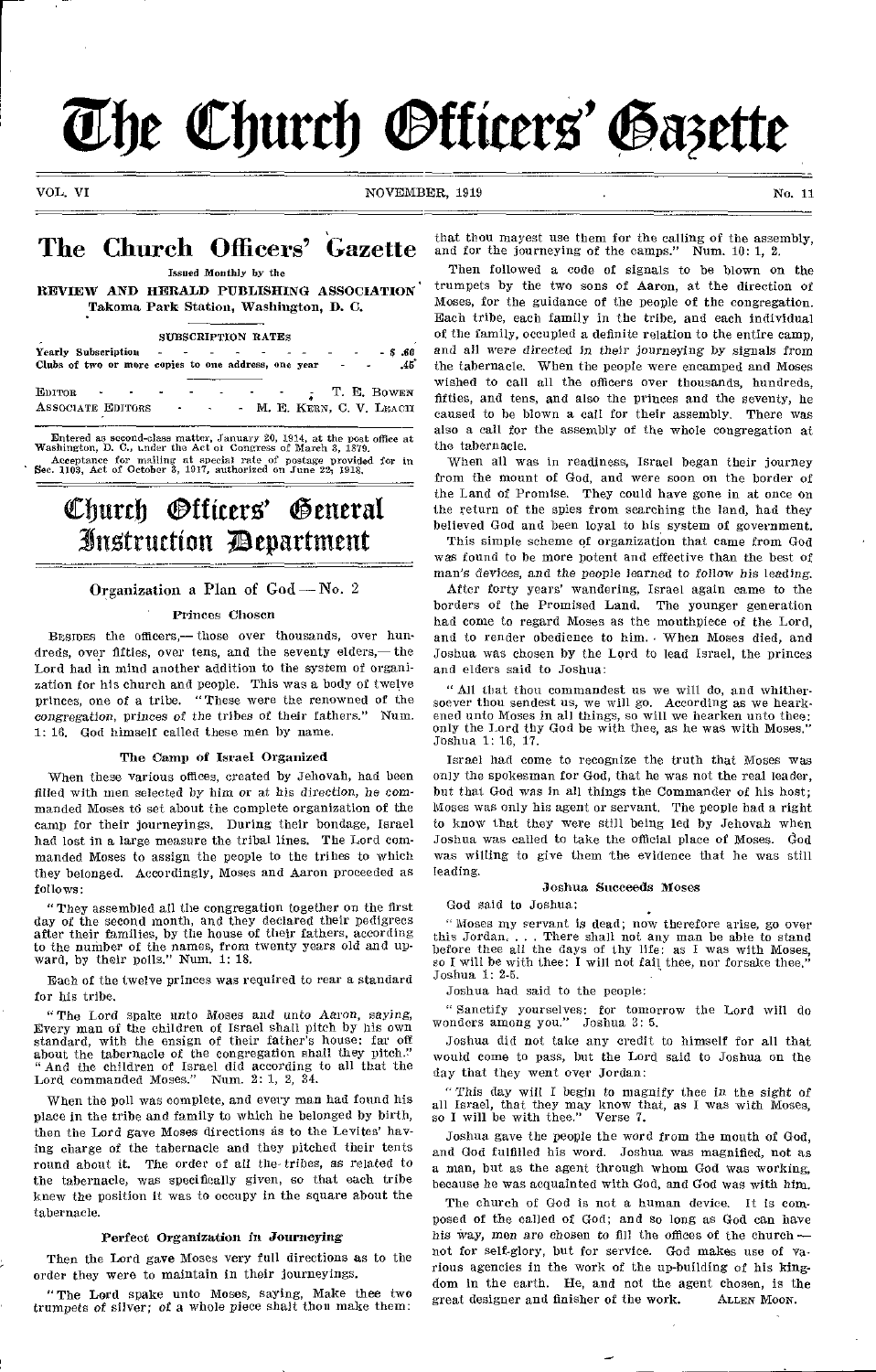#### Questions on Tithing

A SUBSCRIBER sends in the following questions:

1. Is tithe reckoned on the net increase or on the gross income? For example, ih tithing the rent of a piece of property, should taxes, insurance, and mortgage interest, if any, be taken out before reckoning the tithe?

Answer.— Yes. We understand the tithe is to be reckoned on the net increase. For instance, if we owned a piece of property from which we received a rental, it would be proper to deduct the amount paid in taxes, insurance, and other similar expenses, and then tithe the remainder.

2. Should special investments for missions, such as the proceeds of an acre previously set apart for missions, eggs laid on the Sabbath dedicated to missions, be tithed before the amount is put into the mission funds?

*Ans.—There* is not perfect agreement on this question. Some hold that as the amount received is consecrated to the Lord and is to be given to missions, it is not necessary to tithe the net proceeds. Others hold it is a question that each should be free to decide for himself. Personally I think it would be better to apply the principles of tithing here as in other matters. Unless we do, we are apt, it would seem, to open the way for a kind of reasoning that might lead to encroaching on the use of the tithe throughout the entire denomination. In what way would the proceeds of an acre of ground consecrated to missions differ from a straight pledge to missions? Suppose a person does not devote the increase of one or more acres of ground to missions, but says, I will give \$500 from my salary. Should he pay tithe on this \$500, or simply pay this aunt over into the treasury for missions, and then tithe the remainder of his income? What is the difference between this \$500 and the income from a certain acre, or acres, of ground? Or why should the proceeds of certain land devoted to missions not be tithed any more than the amount we each give in annual or weekly offerings to missions? The principle would seem to be the same. Once we admit that it is not necessary to tithe the proceeds from land, poultry, and commodities which are set apart to some mission enterprise, it will be difficult to convince those who do not own land, but pay their mission offering from their salary, that they should tithe that which they give to missions. If one gift to missions is exempt from being tithed, why not all? Therefore, while all gifts go into the treasury of the Lord, whether tithed or not, it would seem to the writer better to regard the proceeds from land devoted to missions as part of the income, and after deducting the tithe, turn over the remainder to the mission treasury.

3. When is tithe to be considered "back tithe"? That is, is it always best to take the tithe out of money as soon as received, or to make payments at certain seasons of the year?

*Ans.—"* Back tithe" we understand to be tithe that we have used in our own business, instead of paying it into the Lord's treasury. The best plan in paying tithe is to make payments as the money comes into our hands,— daily, weekly, monthly, or whenever we are able to determine what our net income has been. Not doing so has proved a snare to many. G. B. THOMPSON.

#### Transfer of Church Membership

THE clerk of a church in a large Eastern city writes: "For a number of years Sister — was a faithful member of our church, very liberal in financial matters. Four or five years ago she moved to California. In due time I wrote to her, suggesting that she transfer her membership to the church she is now attending. This she has steadily refused to do. I wrote several times. The elder of the church there talked with her. Finally we sent a letter of recommendation directly to the elder of the church which she attends. She refuses to be admitted there, yet does not communicate with us in any way. The clerk of the church reports that she attends regularly and seems faithful. Ought we to retain her name on our books?"

This is surely a peculiar experience. This sister must have some good reason, a reason that at least appeals to her, for declining to transfer her membership. The letter does not state whether she continues in California her liberal financial support or not, yet it would be understood that she does not send her tithe and offerings back to her church in the East, as the letter states that she " does not communicate with us in any way."

The sister ought to recognize the principles of organization to this extent at least, that if in her own mind she has valid reasons for retaining her membership with the church in the East, she report to its officers occasionally; and more .than this, that she faithfully forward to its treasurer her tithe and mission offerings. Her name could hardly be removed from the church roll in the East while she is faithfully acting the part of a good member in the West. We suggest that the case be 'referred to the president of the •conference in California, that he may have an interview with her. Perhaps he will be able to ascertain her reasons for declining the transfer of membership.

This case emphasizes the importance of having members, in removing from one State to another, or from one church to another, promptly attend to the transfer of their membership through the clerks of the two churches involved. In this way 'church records may be kept up properly, and each church be better able to meet its financial obligations. Church officers, would do well occasionally to outline the reasons why departing or incoming members attend to the actual transfer of membership to the church they expect to attend for any length of time.

And further, it should be impressed that every member should faithfully pay in his tithe and mission offerings to the church *holding his membership.* Here is where much of this looseness comes in. Usually a church is quite willing to accept the "liberal financial" help of any member attending, even though it may be known that his membership is elsewhere. But is this observing the golden rule— doing as one would be done by?

For example, if in this case cited above, the treasurer of the church in California had refused to credit to this sister tithe and mission offerings, instructing her that so long as she retained her membership in the East she should forward her tithe and mission offerings there, it is quite possible she soon would have come to the conclusion that it was too much trouble to do this, and would long ere this have asked for her letter of membership transfer. Then the church in the East would not have had occasion to write this letter; for so long as this sister sent them her tithe and mission offerings they would have been satisfied. This principle would apply equally well to some absent member of this church in California, who, while absent in the East, continued remitting tithe and offerings to her home church.

If the rule of organization were adhered to by all church officers,— that members pay tithe and mission offerings to the church holding their membership,— this of itself would largely correct any slackness in membership transfers. But this will hardly be accomplished so long as church officers receive of resident believers tithe and offerings while the membership of these attendants is known to be held elsewhere, perhaps in some distant State or conference.

The remedy for all this inconvenience lies in promptly transferring the membership to that church where 'the mem-T. E. B. ber attends most frequently.

GOD can do nothing great for a life that shrinks from supreme difficulty. The question for us is: Have we let the Spirit lead us into hard problems? Have we let him urge us into tasks for which we ourselves have not the capacity, except as we rely on divine wisdom and power? Have we crept out of the challenge of the Spirit on the plea of our modest estimate of our ability? If so, we must suffer the penalty of diminished personal development. No amount of devotional life can make up for a retreat from practical, actual, difficult tasks in *life.—John Douglas Adam.*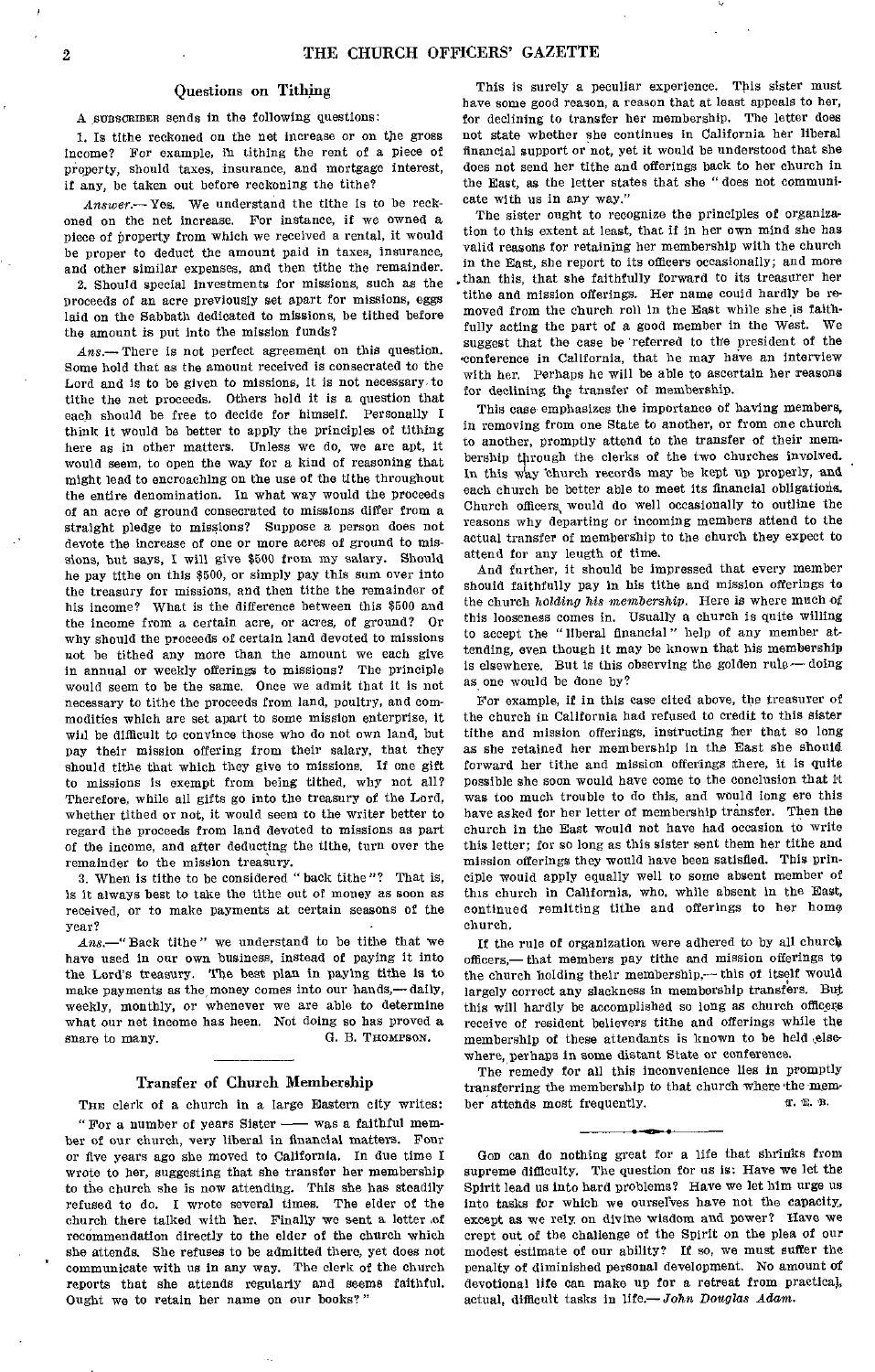## Some tHifiEgionarp ;Department

#### The Mission of Our Pioneer Missionary Paper — the "Signs of the Times"<sup>1</sup>

Suggestive Program for Fourth Sabbath Home Missionary Service

(To be held November 22)

OPENING SONG: Hymns and Tunes, No. 1248; Christ in Song, No. 548. Prayer.

Song: Hymns and Tunes, No. 1241; Christ in Song, No. 486.

Bible Study: (The Finishing of God's Work.

First Reading: The Power of the Printed Page and Its Place in the *Finishing of* the Work.

Second Reading: How the *Signs* Weekly Is Helping to Finish the Work.

Third Reading: Extracts from Recent Letters.

Raising the *Signs* club in our church.

Closing Song: Hymns and Tunes, No. 1395, or Christ in Song, No. 668.

Benediction.

#### *Suggestions to* Ehlers or Leaders Conducting the Program

*1. Mark It on Your Calendar.—* Program on the *Signs*  weekly, Sabbath morning, November 22.

2. Plan *Carefully.—* Before the time appointed, the leader of the meeting should carefully plan for a strong presentation of the *Signs* weekly and its work.

*3. Make the Meeting Interesting.—* After the opening exercises, give the first few minutes to a short Bible study on "The Finishing of God's Work." Your next topic, " The Power of the Printed Page and Its Place in the Finishing of the Work," will focus on the work the church is to do with literature; then you come up easily to "How the *Signs* Weekly Is Helping to Finish the Work." Following the reading of "Extracts from Recent Letters," the next step, logically, is to crystallize the interest into action and raise a *Signs* club.

*4. Secure the Best Help.—* In " Extracts from Recent Let-ters " you will find some interesting experiences showing the remarkable influence of the *Signs* weekly. Let several members help you in this particular part. Divide the most striking stories among live members who will read with clearness and force, so as to make the program effective.

*5. Have* a *Goal.—* Determine the size of club your church needs. Many are surprised when they see what a comparatively simple thing it is for even small churches to finance quite large clubs.

*6. Use a Blackboard.—* On a blackboard or a large sheet of paper, write the following with changes in the figures to correspond with the size of your club. This example is on a basis of 100 copies by twenty persons:

Cost of 100 copies, one year, in a club, at \$1 each ..\$100.00 Each person's share for a whole year 5.00 Each person's share for three months  $\dots\dots\dots$ 

For papers mailed direct from the *Signs office to* separate names and addresses, an extra charge of 15 cents a year per copy is made. A simple plan, you see.

*7. Raising the Club.—* After the plan has been explained and the people get an understanding of it, you will find them ready to take hold and do something. Ask for a show of hands of those who wish to have part in the club. As a rule, the best results follow when each person who raises his hand is asked to say how many he will be responsible for. After the larger orders have been taken by the leader, it would be well for the secretary to pass slips of paper around quickly, upon which the smaller orders may be written. It would be well *for* those who respond first with the larger numbers also to write their names on the slips of paper. The secretary can have these collected, and arrange for payment of all subscriptions a little later. If this plan is fol-lowed, there will be no confusion, and only a reasonable time taken for the necessary work,

*8. Re Enthusiastic.—* After the members have spoken for personal clubs among neighbors, friends, and relatives, be sure to mention the needs of-Bible workers, city efforts, reading racks, and perhaps other special calls. A good plan is to list these on the blackboard or large sheet of paper. It has an excellent suggestive influence. Be enthusiastic in the appeal, and others will catch the spirit and respond. ERNEST LLOYD.

#### The Finishing of God's Work

1. How will the Lord end his work? Rom. 9: 28.

2. What is the finishing of the work on earth? Matt. 24: 14.

3. How can we finish the work? John 4: 34; Mark 16: 20. (The disciples went forth and "preached everywhere." Today we have a message-filled literature to help us in our preaching and teaching.)

4. At such a time as this, what should we be? 2 Peter 3: 14; 2 Cor, 2: 14. (A diligent people, *"diffusing* the knowledge of Christ and his truth in ' every place,' " and the "every place" includes the *locality* in which each person is placed.)

#### The Power of the Printed Page and Its Place in the Finishing of the Work

The earlier years of Christian faith had only the force and echo of the human voice as their vehicle of thought. Today the printing presses of our publishing houses are the hun ming centers from which come the lettered words of comfort and help that silently pass into the consciousness and experience of those who receive them.

The printed page passes along down the drift of months and years, giving out its message of hope and warning in undiminishing power, never faltering in its power of statement, but silently convincing, no matter how determinedly antagonistic that one might be whom the Spirit of God would convince of truth.

The preached word, given by the most eloquent speaker, is passed on by a very small percentage of those who have sat under the message; and in the great number of cases, it has lost the force which would transmit it farther. But what of the printed page? An innumerable company will gladly witness to its power. Men have been gripped by the simple story of sacrifice and redemption, by the experiences in regeneration of other human lives. Countless are the transformed lives we may meet on every hand, bringing their unquestioned testimony to the quiet and efficient service of the printed page.

Printed sermons reach much farther into the consciousness of humanity than does the spoken word. ( Reading people are heart listeners. The spoken word, though clothed in eloquence, weakens with the passing hours, and is soon lost in the noise and din of life's work.

The printed word—the message which has slipped from under the pen and out over the forms and type of the printing press — gathers thought with the oncoming months and *years, and* its usefulness is 'multiplied by the lives it touches. He who warns men and points them to the Christ as the only way of entry into eternal life, best serves God and man. And the printed page is man's greatest helper in reaching the majority of persons for their spiritual good and future welfare.

The *following* definite instruction is on record for our admonition:

"Papers and books are the Lord's means of keeping the message for this time continually before the people. In enlightening and confirming souls in the truth, the publica-tions will do a far greater work than can be accomplished by the ministry of the word alone."—"Manual *for Canvassen," p. 8.* 

" The efforts made to get the truth before the people are not half as thorough and extensive as they should be. Not a fiftieth part is now being done to extend the truth that might be done by scattering publications, and bringing<br>within the sound of the truth all that can be induced to<br>come."—"Testimonies for the Church," Vol. II, p. 655.<br>"Let the workers go from house to house, opening the<br>Bi

ers of the light that has blessed their own souls. Let literature be distributed judiciously, on the trains, in the street, on the great ships that ply the sea, and through the mails."

 $-Id$ ,  $\bar{V}$ *ol. IX,*  $\hat{p}$ *. 123.*  $\qquad \qquad$  **We are held accountable by the Lord for making the** most of our opportunities to enlighten those in need of present truth. And one of the principal agencies he has ordained for our use is the printed page."— /d., *Vol. IX,*  pp. *86, 87.* 

Program prepared by the managers of the *Signs of the Times*  Circulation Department.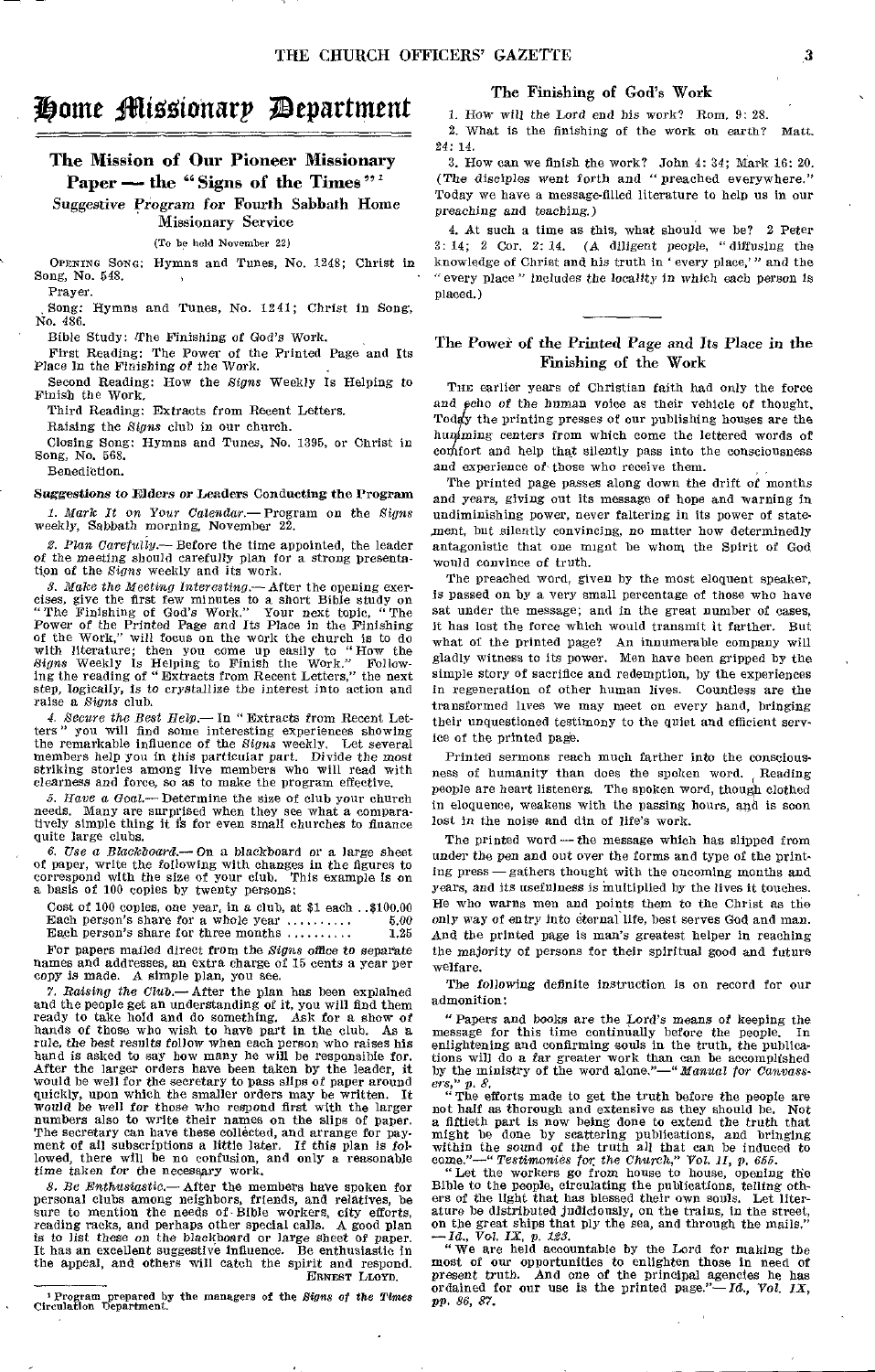#### How the " Signs " Weekly Is Helping to Finish Work

THE stirring words just read from the Testimonies should certainly cause us to seek earnestly the part the Lord would have us do in this fast-closing work. The time is here for more earnestness and liberality. We *cannot now be satisfied with a small effort only.* We should be sowing the printed pages of truth, literally scattering them among the people like the leaves of autumn.

Today we see a restlessness, an anxiety, a real heart's desire, on the part of many around us, for truth, for the meaning of present world conditions. And, recognizing this, brethren and sisters, we must plan to help them, plan to place in their hands the printed pages that will bring them what they want and what they need. The *Signs of the Times* weekly was designed expressly for this purpose—to help the brethren and sisters in their work of giving the message to their relatives, friends, and neighbors. And, we are glad to say, it is doing it.

We believe that our people everywhere will be glad to unite in the present " drive " to put our pioneer missionary paper, the *Signs* weekly, into the hands and homes of at least 100,000 people each week. Our leading brethren count on it as a great helper in getting the message to the world. It is the " silent preacher " that today is going into more than 60,000 homes throughout the land, and at least 40,000 of these homes are not of our faith. Think of it  $-40,000$ preachers calling every week at those homes, and giving the message for the hour in the strongest, most appealing manner that our leading ministers and writers can put it!<br>And the result? -- Many souls coming into the light. To And the result?  $-Many$  souls coming into the light. show how they have been coming during the past few months, through the influence of the *Signs* weekly, let us notice some extracts from recent letters that have been received at the *Signs* office.

#### Extracts from Recent Letters

" We have a letter from a sister in Montrose, Kans., to whom some one sent the *Signs* weekly. Some one else was kind enough to send her the Campbellite paper, the *Apostolic Review.* She read them side by side, and embraced the truth through reading the *Signs* weekly and wrote in to our office. Our missionary secretary has visited her, and found her a devoted Sabbath keeper and paying tithe. Her husband and several others in the vicinity are deeply interested as a result."

" Elder J. S. Rouse, president of the Nebraska Conference, visited a family in his field who had been reported to him as keeping the Sabbath. He found that this family had not heard any preaching, but that they had been reading the *Signs* weekly and had begun to keep the Sabbath. Before he left the house, they had turned over to him nearly \$1,400 in tithe and money for missions, and at a later visit they gave \$800, and still more recently \$1,000 for foreign mis-sions. When the *Signs* brings people into the truth, they are well brought in, well rounded out, for the *Signs* gives them the whole message."

"My attention has been called recently to a Seventh-day Adventist family in eastern Michigan who are subscribers to the *Signs* weekly. Last year, when the serial on ' The Marked Bible' was running in the *Signs,* after reading the paper, they would take it down to the neighboring family and give it to them. The members of this family became so interested in the paper, especially in the story of ' The Marked Bible,' that they got to the place where the children would come up as often as two or three times a week to find out if the paper had come yet. Of course, this entire family has accepted the truth."

"A brother in the West, going home from town one night, passed a family on the road, moving by wagon, who inquired about a good camping place for the night. Our brother remarked, 'Drive into my place. I will hang out a lantern by the gate, so that you will know where to turn in.' They did so. The next morning, before the traveling family left, our brother supplied them with papers — the *Signs.* That was ten years ago. He recently heard that they are all keeping the Sabbath and are happy in the faith."

"Some time ago one of our young sisters was teaching public school in a Finnish settlement up in Washington. To escape the dancing and card playing where she hoarded, she would frequently go in the evenings to another home near by where also lived some Finns. She frequently took along some papers and had little studies with this fanfily. When she left, she sent them the *Signs* weekly. An interest developed, the mother accepted the message and was baptized a few weeks ago. Her husband is convinced, and has given up his tobacco habit. Their daughter is also much interested. A neighbor in the same vicinity is just now taking her stand for the truth."

" I sent the *Signs* weekly to a Mr. Williams in the Falk-land Islands (just off the southern point of South America) for about a year, and then wrote a letter. As I received no reply, I stopped the paper. Later I received a letter from Brother A. G. Nelson at Punta Arenas, near the Falkland Islands, who said he called on a Mrs. Williams on one of his trips to the Islands, but owing to the fact that he reached her home just before his boat was to leave, he had only a few minutes with her. She told him that some one in America had sent her the *Signs of the Times,* and it was the only religious paper that her husband would read. He was a 'Bob Ingersoll' man, she said. Mrs. Williams was then keeping the Sabbath, as the result of reading the *Signs,*  and wanted instruction from Brother Nelson."

" Several years ago a Japanese cruiser called at San Diego, Calif. -One of our brethren who was in the habit of supplying the vessels with our literature, interested some of the Japanese marines in the *Signs* weekly. When their cruiser left, our brother gave them a roll of the *Signs* to leave at the first port of call on their voyage home. They went by way of Africa, and called at the island of St. Helena. A Mr. George A. Ward, the signal station man on the island, received the roll of papers. The address of the brother who sent the roll was on the wrapper. Mr. Ward wrote to him after looking over the papers. The seed fell on good ground in that lonely island. The *Signs* has been going regularly to Mr. Ward. In a recent letter, speaking of the papers, he says, 'They do me much good. coming of Christ is not far away. The *Signs* pointed out to me the observance of the wrong Sabbath. I had for a long time been thinking of that.' He also expressed a wish to time been thinking of that.' He also expressed a wish to attend our meetings in the States."

Thus we see the influence of the *Signs* reaching out everywhere, and now, on the island where Napoleon spent his last days, we have a witness for the message.

[The leader of the service will begin here, and conclude the program by raising the *Signs* club.]

Many more experiences relative to the influence of the *Signs* weekly might be given, but perhaps we should not take time to relate more. Shall we not each one of us this day attempt more with our literature, and by ordering a club of the *Signs* weekly, set in operation influences that will lead souls to a knowledge of the truth? Many churches are planning to double their *Signs* clubs. The new era we are now entering following the Great War—the little time of peace—demands greater activity on our part as God's witnesses. Let there be no retrenching, but rather, definite planning for expansion. The following letter recently received at the *Signs* office, from the missionary secretary of our church in Keene, Tex., contains a message for us at this time:

" Your note in regard to our club of *Signs* weekly, which has just expired, came to hand in due time. When I first mentioned renewing our club of seventy-five, and stated the cost, our missionary leader shook his head, and said, 'Impossible! We cannot raise \$75.' However, I insisted that we could, and that instead of retrenching or decreasing, we should *increase* the club. I talked a club of o copies. Finally we arranged for the regular church service hour last Sabbath to be devoted to the home missionary work. Three of our best speakers were drafted into the service, and short, spicy talks were given. Then a call was made for subscriptions for the *Signs*. When the names and amounts were counted, imagine my surprise to find that instead of one hundred, there were three hundred sixty subscriptions."

This is the spirit we need and must have in our 1919 *Signs* weekly effort. Who will be the first to order ten copies? Just stand, please, and we will take the names.

#### A New Book

THE book, "Epidemics and How to Meet Them" is now off the press, and will be an invaluable aid to the home missionary worker. In *A* simple, practical way instruction is given for the rational treatment of common ailments and the care of the body. It will appear as a number of the " World's Crisis Series," and will sell for 25 cents. Order through your tract society.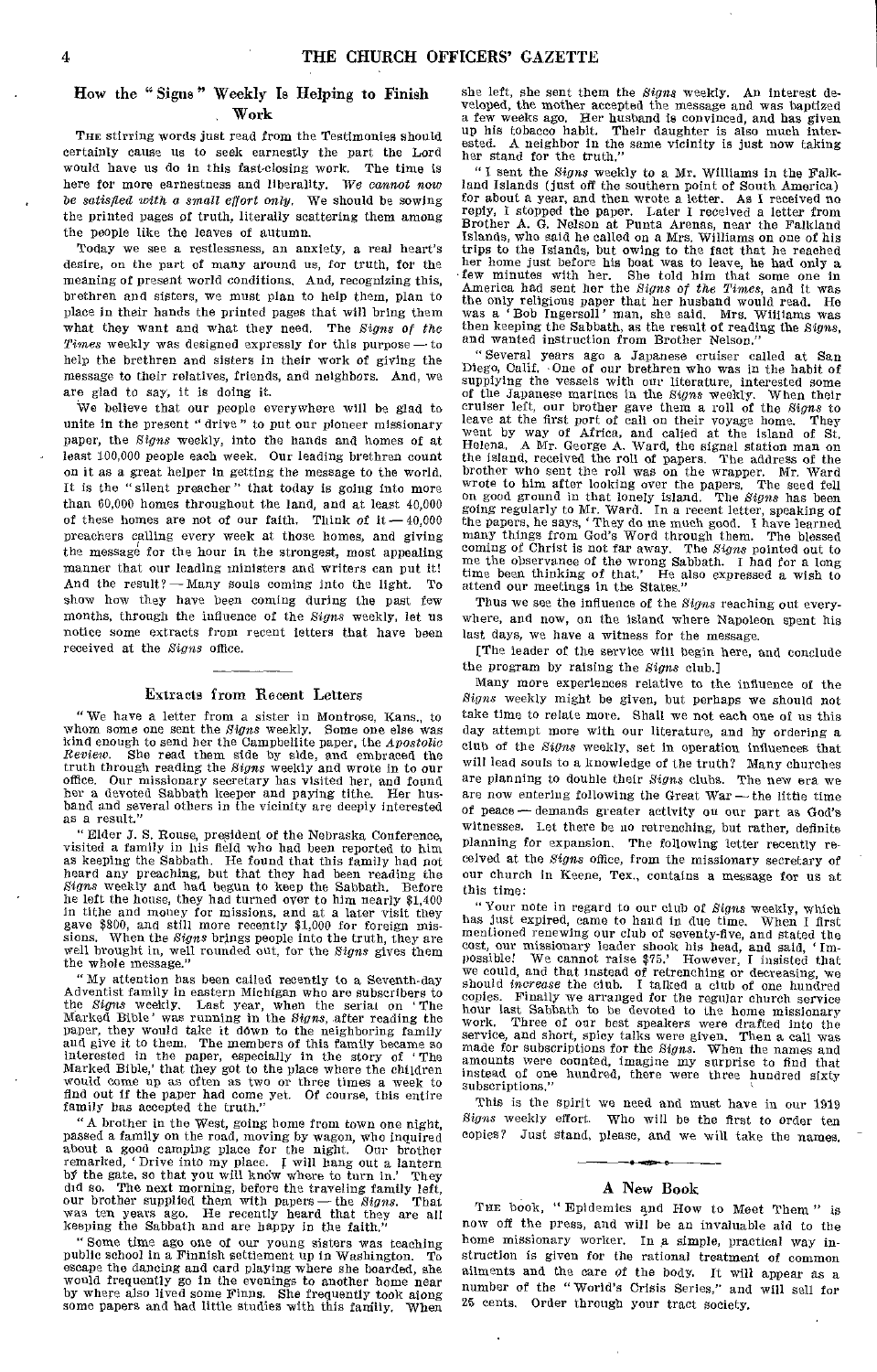#### SUGGESTIONS FOR MISSIONARY MEETINGS

First Week

Opening Exercises: Song; Prayer; Minutes. Suggestive Topic: How to Help the Missionary Meeting. Reading: An Interesting Prayer Meeting. Reports from Members. Prayer for Special Cases. Closing Song.

#### Note to the Leaders

The problem of maintaining a live interest in the weekly missionary meeting is by no means an easy one, but it is hoped that none will become discouraged when the attendance is small. Clearly, no church can fail in holding its missionary meeting and planning for its missionary work without being weakened and becoming inefficient. If church elders will send in suggestions which they have found help-ful in building up the missionary meeting, these suggestions will be passed on for the benefit of all.

#### How to Help the Missionary Meeting

Come.

Come early.

Take a front seat.

Bring somebody else.

Make the stranger welcome.

Look just as pleasant as you can. Pleasantness is contagious. Remember that, the meeting is God's service, and not the service of the one who is, leading.

Sing. Suppose you do not know one note *from* another, you will feel better for having tried, and it will encourage others.

If the meeting drags, don't you drag. Make it snap somehow.

Don't think of that engagement tomorrow. Too much world in your heart will act like water on fire.

Finally, take home that part of the meeting that hit you the hardest, and think it over. Don't pass it over your shoulder to the one back of you.-- *Selected.* 

#### An Interesting Prayer Meeting

STEPPING into the Takoma Park church one Tuesday *evening,* I.found a company of forty-five assembled for the weekly Prayer meeting, which immediately followed the missionary meeting at which papers had been wrapped and addressed and missionary letters written or arranged for. The opening song had been sung, and all ears were bent to catch the words of a brother who was telling of the condition of an afflicted church member, passing on his request that he be remembered in prayer, and especially that it might be the Lord's will to permit him to quietly pass into the sleep of death, as he had suffered long and was weary of the struggle. All seemed to know of the case, and the deepest sympathy was expressed on every face.

Then another brother arose, and asked that prayer be offered for a woman who was investigating the truth. He stated that this woman's sister, in a distant country, had received the truth and had written to her sister, living in this community, telling of her experience, and directing the sister to the Takoma Park church and people, and asking that she attend church and investigate the truth. The lady had responded to her sister's appeal, had attended one or two *of* the Sabbath services, and was becoming interested. This request, like the former, met with a hearty response.

Then a careworn, anxious mother arose, stating that her Young daughter had become careless; had secured employment where she did not observe the Sabbath, and was fast drifting away. The mother asked for the prayers of God's People, that her daughter might be brought back and saved to the home and church.

Another request was made for prayer in behalf of a young man, sick and discouraged, and *passing* through special trial. Still other requests of a similar nature were presented, and as all bowed in prayer, each case was presented in the arms of faith to the great Comforter and Healer *of* all diseases, and it was realized that "earth bath no sorrow that Heaven cannot heal."

A few moments were devoted to the giving of testimonies. One said: " I believe that Seventh-day Adventists are the only truly happy people in the world today. The people of tne world are truly scared at the conditions in the world, which they cannot understand, and the majority of profess. ing Christians do not know how to discern the signs of the times; but we who have this third angel's message know that this turmoil and strife which is breaking out everywhere is an omen of the dawn of the long-looked-for day, when God's children will be admitted into the kingdom of peace and joy and glory."

Another said: "If the people of the world only knew the blessedness of serving God and could realize the satisfaction and hope which the Christian enjoys, how gladly would they give up all the wealth they possess, and the unsatisfying pleasures they *indulge in."* 

A brother concluded his testimony by saying, "It is my supreme joy to stay in this message to the end."

One brother brought with him to the meeting a young man for whom he had been praying and working—an Indian, from the State of Oklahoma. The young man wore citizen's clothing, however, and was quite intelligent. The brother gave an interesting testimony, referring to his acquaintance and experience with his companion. When he sat down, the young man himself arose, and spoke of how he had appreciated the interest and friendship of our brother, how he had hesitated to come to the church, because he was a stranger and of a different race, but that he was glad to find *Christian* people, and desired to learn more of the wonderful truth about which he had heard a little. This testimony, especially, brought inspiration into the prayer meeting, and all felt a stronger desire to do personal work. The words of the closing song (Christ in Song, No.

287) seemed to express the sentiment of every heart:

" Saviour, keep me pure in heart, By thy power renewing; Seal my life of thine a part, All my thoughts bedewing.

"In thy sinless life I see Matchless grace and beauty: Perfect Pattern, guide for me, Teaching love for duty.

" One with thee! thus would I live, Till the morn immortal; Thus myself for others give With them pass the portal.

CHORUS:<br>"Pure in heart, pure in heart,— Jesus, only giver; Seal my life of thine a part, Here and then forever."

A VISITOR.

#### Second, Week

*Opening* Exercises: Song; Prayer; Minutes. Suggestive Topic: The Life of the Church. Report from the Inca Union Mission. Reading: Good News. Plans for Greater Activity. Closing Song.

#### Note to the Leaders

There are so many opportunities for Christian eervice at this season of the year that it is not difficult to assign work to each member. But the work must not only be assigned, but made to appear so attractive and yet so simple as to secure co-operation. One of the most practical methods of work is the mailing of literature and missionary correspondence. Arrange for a club of the *Signs* of the Times, or to increase your club if you already have one. Wri make a special effort in this particular line of work.

#### The Life of the Church

IT has been well stated that "the Sabbath school is the heart of the church; the Young people are the future of the church; and the Home Missionary work is the life of the church. No organization can exist without a heart; no work can continue without provision for the future. Activity is the essential law *of* life,"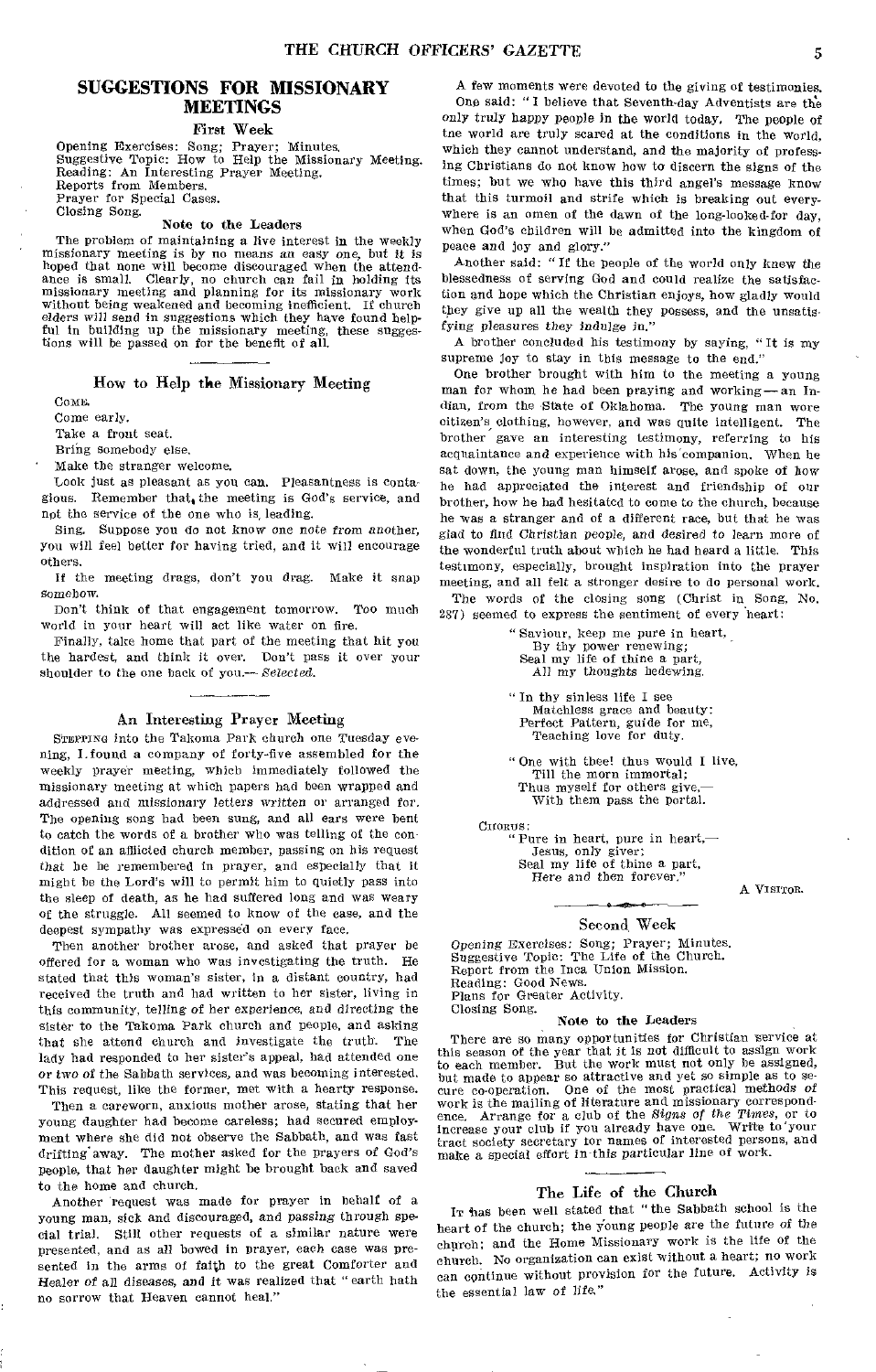Is the life current in your church strong and healthy? Keep it so by diligent, loving service for the Master. If there is apparent sluggishness and a dormant condition of the Christian life, apply the tonic of Christian activity, adapting the remedy to the individual needs. Some will thrive best in one line of work, while others will gain strength in an entirely different line. Let none die for lack of spiritual exercise. All can do something. Many will naturally get hold of the work which God would have them do, but there are others who wait to be "set to work," and this, as wise stewards of the manifold grace of God, our church elders and leaders must do. C. V. L.

#### Report of Missionary Work from the Inca Union Mission for Quarter Ending March 31, 1919

IT is with much interest and pleasure that we note what our Indian brethren and sisters in Bolivia, Ecuador, Peru, and the Lake Titicaca Mission are doing in various branches of Home Missionary work. The following report is encouraging and inspiring, and we indeed say; "Blest be the tie that binds our hearts in Christian love " and service for our fellowmen.

| Bolivia                                             | Ecuado | Lake<br>Titicac:<br>Indian<br>Mission |      |        |
|-----------------------------------------------------|--------|---------------------------------------|------|--------|
|                                                     |        |                                       | Pera | Totals |
| 1<br>No. churches and companies.                    | 4      | 5                                     | 14   | 24     |
| Membership                                          | 14     | 1,360                                 | 314  | 1,688  |
| Letters written  26                                 | 4      | 77                                    | 62   | 169    |
| Letters received<br>-10                             | 2      | $\ddot{\phantom{0}}$                  | 30   | 42     |
| Missionary visits  48                               | 49     | 2,394                                 | 80   | 2,571  |
| Bible studies conducted $\ldots$ 25                 | 15     | 327                                   | b1   | 418    |
| Subscriptions for periodicals. 15                   | ò.     | 2                                     | 15   | 32     |
| Papers sold $\ldots \ldots \ldots \ldots 422$       | 5      | 34                                    | 100  | 561    |
| Papers lent or given away  19                       | 116    | 138                                   | 72   | 345    |
| Books sold $\ldots \ldots \ldots \ldots \ldots 250$ | 2      | . .                                   | 10   | 262    |
| Books lent or given away  12                        | 8      | 2                                     | 15   | 37     |
| Tracts sold $\ldots, \ldots, \ldots, 102$           | 15     | . .                                   | . .  | 117    |
| Tracts lent or given away $\dots$ 125               | 120    | 215                                   | 200  | 660    |
| Hours of Christian help work 350                    | 20     | 129                                   | 40   | 539    |
| Articles clothing given                             | 6      | $\ddot{\phantom{a}}$                  | 5    | 11     |
| Meals given to poor $\dots \dots 10$                | 10     | 267                                   | 12   | 299    |
| Treatments given to sick $\dots$ , 14               | 2      | 591.                                  | 10   | 618    |

A comparison of the various items in this report with reports from various centers where the truth is more thoroughly established and greater privileges enjoyed, does not speak so well for the workers in the homeland as could be desired. Take, for instance, a few items as compared with the Quarterly Summary of Home Missionary Work in North America:

|                                    | Inca Union Mission | N. America |
|------------------------------------|--------------------|------------|
| Average hours Christian help work  |                    | 1½         |
| Average No. Bible readings held.   |                    | з          |
| Average No. missionary visits      | $1\%$              |            |
| Average No. meals provided $\dots$ | $5\frac{1}{2}$     | 3          |
|                                    |                    |            |

May this report serve to " provoke unto love and to good works."

#### Good News

"You will be interested to know that yesterday we dedicated a very beautiful little church building in North Dakota. This church is composed of fifty-five members, and the major portion of the work done in bringing these people into the truth was laymen's missionary work. In another section of the conference, twelve people have taken hold of the truth just recently as a result of efforts put forth by our department. In another section seven souls have come in. These are, of course, only illustrations of the marked blessings of the Lord, for which we are profoundly thank-<br>ful." S. A. RUSKJER. S. A. RUSKJER.

#### Third Week

Opening Exercises: Song; Season of Prayer.<br>Reports of Work Done. Reports of Work Done. Reading: The Extra Stone That Lightened the Load. A Few Suggestive Methods for Lightening the Load.

#### Note to the Leaders

The suggestions for this meeting should give courage to those who are burdened with many cares and who feel that they are too busy to engage in any of the missionary activities of the church. Make a special effort to reach this class, and get their co-operation in work with the *Signs*  weekly, and in other work which you arrange for.

#### The Extra Stone That Lightened the Load

A MISSIONARY, traveling in a strange land, became interested in the labor of a native who was hauling stone on the mountain side with a mule and cart. The man loaded the heavy rocks till he thought he had enough, then he climbed onto the cart and tried to start the animal, but all in vain. Try as hard as he would, he could not move the load. The missionary watched with much interest as the native jumped off the cart, supposing, of course, that he intended throwing out some of the stone, thus lightening the load. But, to his surprise, he went to the side of the road, picked up another large bowlder, and hung it to the back end of the cart by means of an apparatus prepared for this purpose, then once more climbed onto the cart, spoke to the animal, and it started off without any trouble. At first this procedure seemed very strange, but as the missionary stopped to consider a moment, it became very clear to him.

When the first attempt was made to move the load, the. weight was resting too far forward, and was galling the poor animal's back. What was needed was not so much that the load be lightened, but that it be made to balance evenly to the axle, thus relieving the painful pressure on the sore back of the beast. The extra bowlder at the other end of the load answered this purpose.

It has often occurred to us that this is a practical illustration of what is needed in many an overburdened life. Domestic duties, the training of the children, the care of the home, and the thousand responsibilities that rest upon the housewife and mother in the home, or the sharp competition and strenuous conditions that the bread-winner must meet and conquer, often rest heavily upon the tired nerves and weary bodies of thousands of men and women.

Now, strange as it may seem, we are convinced from observation and experience, that one of the best remedies is to add another load, but of a 'different nature. Let the one so burdened with secular affairs dedicate a certain portion of his time to genuine missionary work for others. In works of love and mercy for those less fortunate than himself, he will find a stimulant, and a tonic that will counteract much of the grinding routine of his secular duties. It will put a joy' in his heart and a light in his countenance which will make him a new man. But without such unselfish and loving service, life with many becomes a galling yoke, and the load hard to carry.

E. R. NUMBERS,

*Home Missionary Secretary Columbia Union Conf.* 

## A Few Suggestive Methods for Lightening the Load

METHOD No. 1— *For the Busy Housekeeper* 

Have you near neighbors to whom you pass an occasional word of greeting over the fence? Watch your chance, Some day soon that neighbor is going to mention some startling bit of news that she has seen in a newspaper, and likely as not she will say she doesn't know what the world is coming to. You will naturally say: "Wait a minute. I have a paper for you that explains such things," and you place in her hands a copy of the *Signs* weekly. This paper is made to help you in just that sort of missionary endeavor.

#### METHOD No. 2 *—For the Traveler*

It certainly pays to carry a few copies of the *Signs* or some of our other good literature when one takes a journey by train or boat. You can always find travelers who will gladly talk with you, or read almost anything you have to offer, after the first half hour or so of your journey. *Be*  an *opportunist*. Remember to<sub>s</sub>carry some literature with you on your next trip. One of our active ministers was won to the truth because a sister, who had formed the habit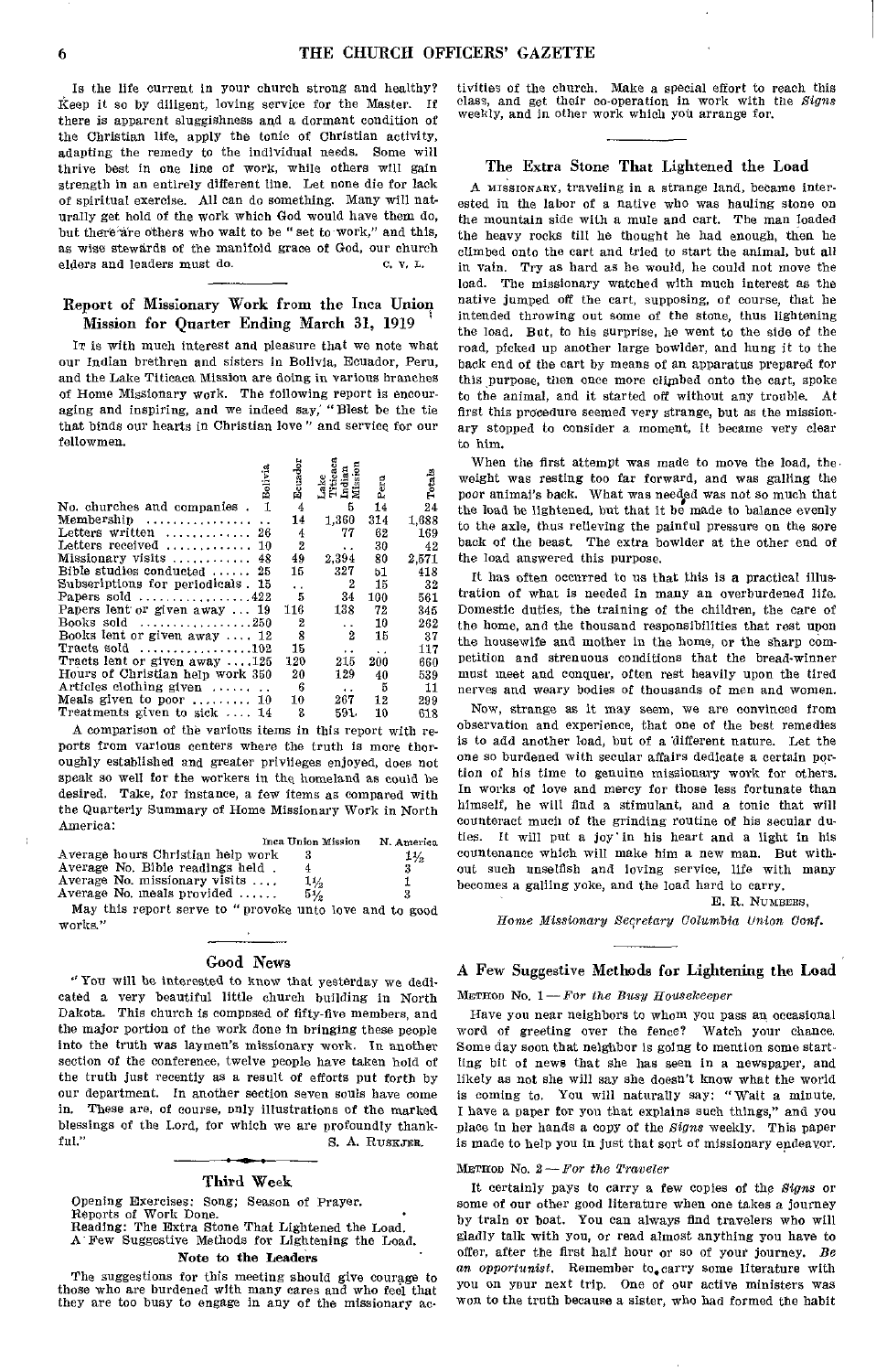of carrying a few papers with her on the *trains* passed a copy of the *Signs* across a car aisle to him. The seed fell in good ground. He was converted, and began at once to prepare for the ministry.

#### METHOD No. 3.— *For the Automobilist*

Make every trip count. Have a pocket for literature in the door of your car. Be prepared. It pays. Up in a mountain section in one of our Western States, a faithful sister and her family are happy in the message today because some one remembered to carry a few copies of the *Signs*  on an automobile trip, and stopped a moment at her door to leave a copy of the paper. That small effort changed a household. How little we know of the power of small means! Plan to have a supply *of* the *Signs, Present Truth, Watchman,* and other literature ready for your next automobile trip into the country.

#### METHOD No. 4.— *For the Stay-at-Homes*

You can do a good work with the visitors, callers, agents, and others who daily come to your door. Just be prepared. Have a supply of literature in a convenient place near the door, and instead of allowing papers and tracts to accumulate, pass them on each week to those who, like the tradespeople, call regularly. This method, like all others where readers are met face to face, is ideal. A sewing machine agent was recently won to the message in this way. Today he is one of our active colporteurs.

#### Fourth Week

Opening Exercises: Song; Prayer; Minutes.

Testimonies and Reports of Experiences in the *Work.*  Topic for Consideration: A Suggestion from Across the Sea.

Ten Reasons Why Every Church Should Have a Club of the *Signs* weekly.

Plans for Future Work.

#### Closing Song.

#### Note to the Leaders

If convenient, place the Ten Reasons on a blackboard *so*  that all may understand. Perhaps there are those in your church who have come into the truth *through* reading the *Signs,* or who have had encouraging experiences in work with the *Signs*. Make a special call for these experiences. It would be a very interesting feature of work to choose some section *of* the country where the truth had not been preached and open up the field through literature and cor-respondence. Directories of counties and towns are obtainable. In some cases it might be a good plan to take lists *of* certain professional people, such as doctors, lawyers, mechanics, musicians, and write letters especially adapted to them. The *Signs* fits all classes, but the *Liberty* magazine, would be especially suited to lawyers, and *Life and Health*  would be particularly appreciated by the physician. Our canvassers can always furnish lists *of* names of interested people met in their work, and these are obtained through the tract society.

#### A Suggestion from Across the Sea

ELDER CECIL K. MEYERS, Home Missionary secretary for the Australasian Union, writes as follows:

" We have had what we call a 'Country Towns' Campaign,' to encourage the *use* of papers and tracts. Churches in the city have taken from the directory the names of persons in country towns and districts where there is no representative of the message, or have secured from canvassers the names of interested people whom they have met in canvassing in the country, and have sent our literature broadcast into such territory. We have thus made the postman serve the interests of the message. Of course this has been backed up by letters written periodically to those to whom literature has been sent, and some good replies have been received. The result has been to engage the interests of our people afresh in work with our papers and tracts, and in consequence the circulation of the weekly *Signs of the Times* has increased steadily all along."

As we are now in the midst of a *campaign* to increase the circulation of the weekly *Signs of the Times,* this timely suggestion should be put into practical application *in all* our churches. our churches.

#### Ten Reasons Why Every Church Should Have a Club of the " Signs " Weekly

*1. Because* the *Signs* weekly is a soul-winner. It has perhaps brought *more* people into the truth than any other publication. Our leading brethren urge that every member of the church engage in its circulation.

*R. Because* it gives the third angel's message—the lifegiving message— a clear, definite ring. One of our general men says of it: " The *Signs* is a mighty preacher. It stands for the faith once delivered to the saints, and fearlessly and without apology, gives a certain tone to the message of truth for this time."

*3. Because* its stirring prophetic studies, its *strong* doctrinal articles, its striking comments on current world events in the light of Scripture, and its other helpful and timely features, qualify it to enter any home as a representative of Seventh-day Adventists.

*4. Because* our ministers *and* writers are giving of their best through the columns of the *Signs,* and we should cooperate with them by passing on their messages to the people. You would be delighted if these men could talk personally with your friends and neighbors, They want to do the next best thing—talk to them through the *Signs.* Let us bring them and our friends together.

*5. Because* it is a weekly paper. The frequency of its visits is an advantage. It slips into the mail boxes of some 60,000 homes regularly every week, giving its messages in a quiet yet persistent manner.

*6. Because* the contents of the paper are varied. One member of a home is interested in a certain article, and another member is attracted by something else. Its scope is wide, and one issue contains material *for* a variety of minds.

*7. Because* the very life of the church is dependent on the work it does for others. The *Signs* is one of the greatest aids in the work of witnessing among friends and neighbors. It is the church's evangelist where there is no other, and a mighty helper where there is one.

*8. Because* of what the *Signs* will contain in the future. Our writers will make the paper vibrant with matter that will focus Bible interpretation upon world events and the tremendous issues before us. The spiritual delusions of the day will be treated by the positive counteracting Bible truths. Strong articles will deal with the fundamentals of religion, the great doctrines of the Book, Christ the Saviour of men, and his coming as the solution of all earth's problems.

*9. Because* persons, including our relatives, will read the *Signs* when they cannot be reached in any other way. The *Signs* furnishes an opportunity for individual work, even though home duties seem to prevent the personal touch.

*10. Because* of its very low price, every member can afford to pay for from one to five or more copies, and because more *Signs* means more souls. ERNEST LLOYD.

#### Watch for Opportunities

I BELIEVE if God by his grace will put the love of God in our hearts, we shall be just fishing for people. We shall be watching and praying wherever there is a soul, for an opportunity to open up the way of salvation. A word can be spoken, or a tract given away; and such simple ministry will often do more good than a preacher.

One of our girls, while canvassing this summer, knocked at the door of a beautiful home. The lady was preparing for a trip, and refused to listen to a canvass. The girl was a little discouraged, and said, by way of explanation, " I am doing this for Jesus," and turned and went away. She called at the next house, and on leaving, a boy met her and told her that the lady at the former house wanted to see her. She returned, and the- lady said she had been so impressed with the statement that she was doing work for Jesus that she wanted to know about the book. After the canvasser had told her story about the book, the lady gladly purchased a copy. This was simply an unstudied testimony of a loving heart, which many hungry souls are *waiting*  for. God will bless you as you rise tip and do the work which is near at hand.— W. *A. Spicer.* 

.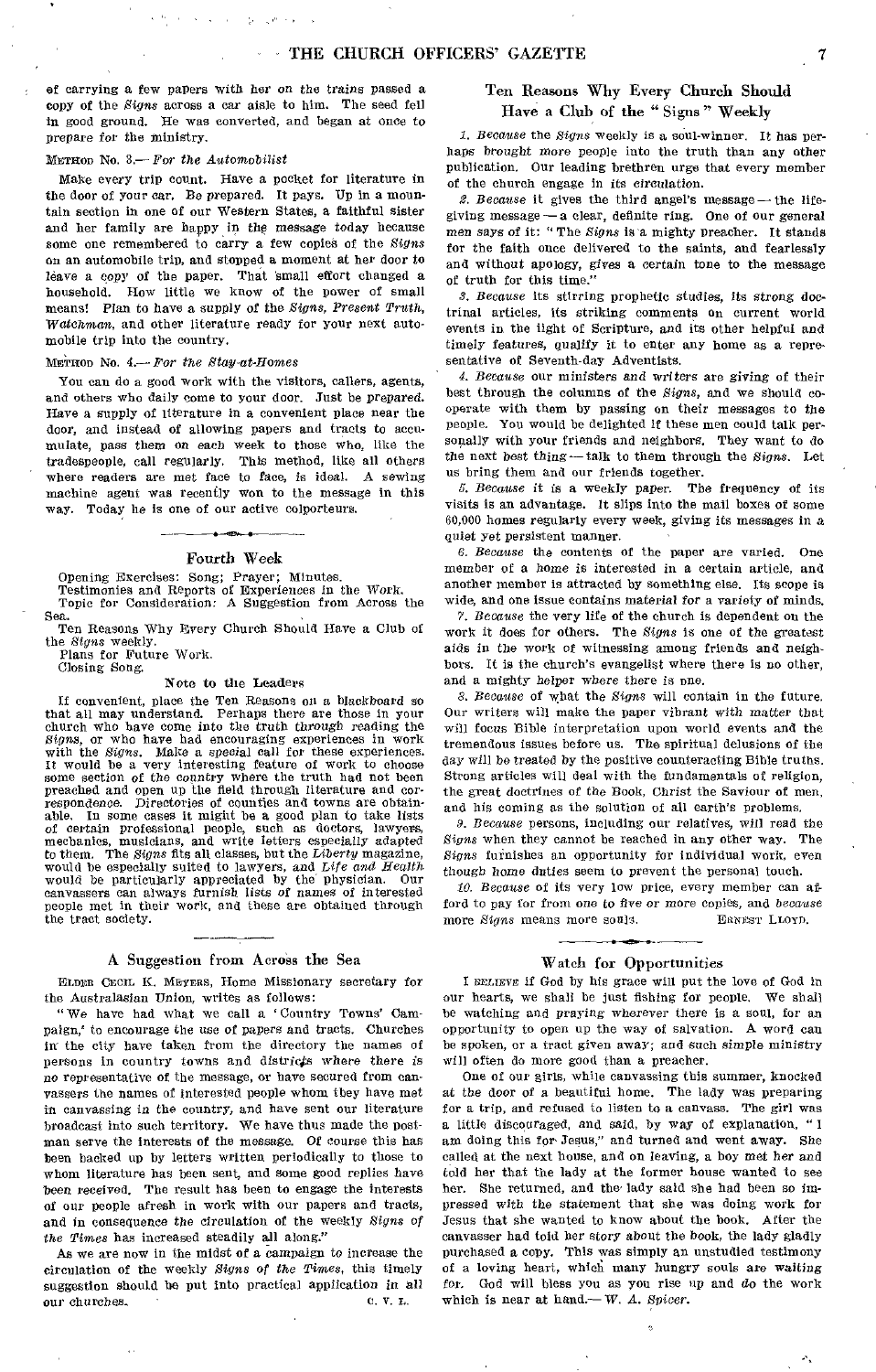## fliliooionarp Volunteer 4Zepartutent

### Devotional Meetings for Week Ending November 1

Senior

*Subject: "I Promise."* 

*Motto: "* Make few *promises* and *keep them."* 

1. Opening Exercises: Song and Prayer.<br>2. Serinture Lesson: Promising

2. Scripture Lesson: Promising.

3. Secretary's Report, including Report of 4. Talk: "They Say, and Do Not.

5. Reading: The Keeping Counts. 6. Talk: What Is a Man Worth? See *Instructor* for October 21.

7. Remarks: Our New Year's Resolve.

8. Close by reading in concert Psalms 27: 4, 5, 11.

#### Junior

#### *Subject: Promises.*

*Blackboard Motto: "The Creator keeps his word with us." — Socrates.* 

1. Roll Call: Morning Watch Texts for the Week. 2. Song and Prayer.

3. Introductory Talk by the Superintendent. 4. Study: God's "I will," and My "I will." 5. Song: " I will early seek the Saviour," Christ in Song, No. 71.

6. Exercise by eight Juniors: Keep Your Word.

7. Reading: Mary's Promise Book. See *Instructor* for October 21.

8. Reports, and Plans for Missionary Work. 9. Closing Song: "I will never, never leave thee," Christ in Song, No. 697.

#### Senior Notes

*Scripture Lesson.—* A notable example of Old Testament promises made by man to God is the one made by Jacob at Bethel. Gen, 28: 20-22. The Lord signally blessed this faithful man at the place he made this covenant. Gen. 35: 9-12. God's approval of promising is shown by the words of Psalms 76:11. While vows are acceptable, God requires<br>that the promise be performed, for in Ecclesiastes 5:4 he<br>says: "When thou vowest a vow unto God, defer not to<br>pay it." The words of Psalms 28:7 and 118:14 assure th one who has promised to do good that he need not strive in his own carnal strength only, but in the Lord's strength.

*The Talks.—* The material given for the two talks may be used for a single talk if desired. Whoever presents this subject should study earnestly and pray that a deep impression may be made upon the young people. Honesty is abso-lutely essential as a foundation stone in our character building. Dishonesty and carelessness in regard to promises Is a most despicable trait, and makes a person an unfit

member of society here, to say nothing of the world to come.<br>Remarks.—It would be well for the leader to close with<br>a few earnest words about our New Year's Resolve, pub-<br>lished in the Morning Watch Calendar. This resoluti made and kept by all our Missionary Volunteers would revo-lutionize their lives, and more than double the power and efficiency of the Missionary Volunteer Movement. The Misefficiency of the Missionary Volunteer Movement. The Missionary Volunteer report from Porto Rico for the quarter ending June 30, shows that the Missionary Volunteers of that field averaged more than one missionary visit a week during the quarter. What is your society average? What is your society average?

#### Junior Notes

There can be no more important subject for children than this. Let the superintendent study as if all depended upon her, and pray as if all depended upon God. Beyond all our own efforts we must depend on the power of the Holy Spirit to beget in our children a sacred regard for their promises.

"They Say, and Do Not"

"THEY say, and do not" is an accusation applicable to more than the Pharisees. Fortunate for us if it does not characterize ourselves. The motto, "Expect great things from God; attempt great things for God," has guided more than one faithful missionary along life's pathway of service; but the motto, "Promise great things; fulfil little," has never guided a single person to any worthy height. On the contrary, it has led many into ignominy and shame.

They say, and do not " is a fearful denunciation. Promises should-be held sacred. No promise should be counted of little worth. It is said that a certain duchess once, on coming indoors from a drive on a bitter cold day, gave orders that four hundred cords of wood be sent to the poor; but after being for a little while under the pleasant atmosphere of her own home, countermanded the order, saying that it was unnecessary, as the weather had moderated. Changing moods and conditions do not release one from fulfilling promises.

The Lord, we are told, is not slack concerning his promise. " When the fulness of the time" comes, he fulfils his word. He requires, too, the same carefulness on the part of those who profess his name. "Pay thy vows" is his command.

No ordinary excuse absolves one from the obligations of a promise. James A. Garfield, when a young district schoolteacher, walked four miles in a pouring rain one dark night rather than break a promise that he had made to one of his pupils to return him his knife at the close of school. Many would have thought that the fact that Mr. Garfield could hand it to the boy the next morning would have released him from keeping this promise, since the weather had become so inclement. But Mr. Garfield said, "A promise is a promise, and I must keep mine."

The text, "No man, having put his hand to the plow, and looking back, is fit for the kingdom of God," reveals the Saviour's estimate of the one who lightly regards a promise. If in things of small moment, one is careless in fulfilling promises, one will be very likely to be equally so in regard to things of eternal worth. Let us, then, take thought when making promises, and take even greater thought to see that we fulfil those promises. Let not heaven's record concerning us be, "They say, and do *not."—Selected.* 

#### The Keeping Counts

"On, this making good resolutions," exclaimed United States Senator Beveridge of Indiana to a party of Washington acquaintances, " and not keeping them, is what hurts! A resolve is good as far as it goes, but it doesn't make a hundred cents on the dollar until it is kept.

"Out in my country home there was an old farmer who employed a young man, full of resolutions. Every night he would resolve he would rise promptly for work the next morning; every day he deterniined he would finish the work in hand before quitting; every week he tried to get a new grip on himself to save his extra Pennies and start a small bank account; but there all his efforts ceased. He never got beyond his resolutions, and his work grew steadily more unsatisfactory to his employer.

" Finally, one day, much to the young man's surprise, the farmer said to him: 'Jed, I'm goin' to raise your wages. Yes, sir, I'm goin' to raise them'

"Jed rolled his eyes and twisted his thumbs. He knew he did not deserve a raise, and he thought his employer had temporarily lost his senses.

" I'm goin' to raise your wages, Jed,' the old man went on, 'just as soon as you keep one of your resolutions. You show me you can keep a resolution, and I'll pay for it. Keeping is what makes a resolution worth money, Jed.'

" Fortunately for Jed, he saw the truth at the right time and began to make fewer 'resolutions,' but what he did make he kept. Then his work counted."— Selected.

#### God's "I Will," and My "I Will"

•

DIVIDE the society into two sections, one to look up and read God's "I will's" and the other to read our "I will's." When calling upon individual boys and girls to read references, be sure to select those who can read readily and distinctly; but that all may have a part, call for some references to be found and read by the entire society.

| GOD'S "I WILL"       | MY "I WILL"                |
|----------------------|----------------------------|
| Ps. 50:15            | Ps. 56:3                   |
| Isa. $43:25$         | Ps.9:1.2                   |
| $P_8$ , $32 \cdot 8$ | Ps. $18:1$                 |
| John 14: 3           | Ps. 38: 18                 |
| Matt. 4:19           | Ps. 91: 2                  |
| Matt. 10:32          | $\mathbf{r}$<br>Ps. 101: 2 |
| John 14: 14. 21      | Ps. 119: 15, 16            |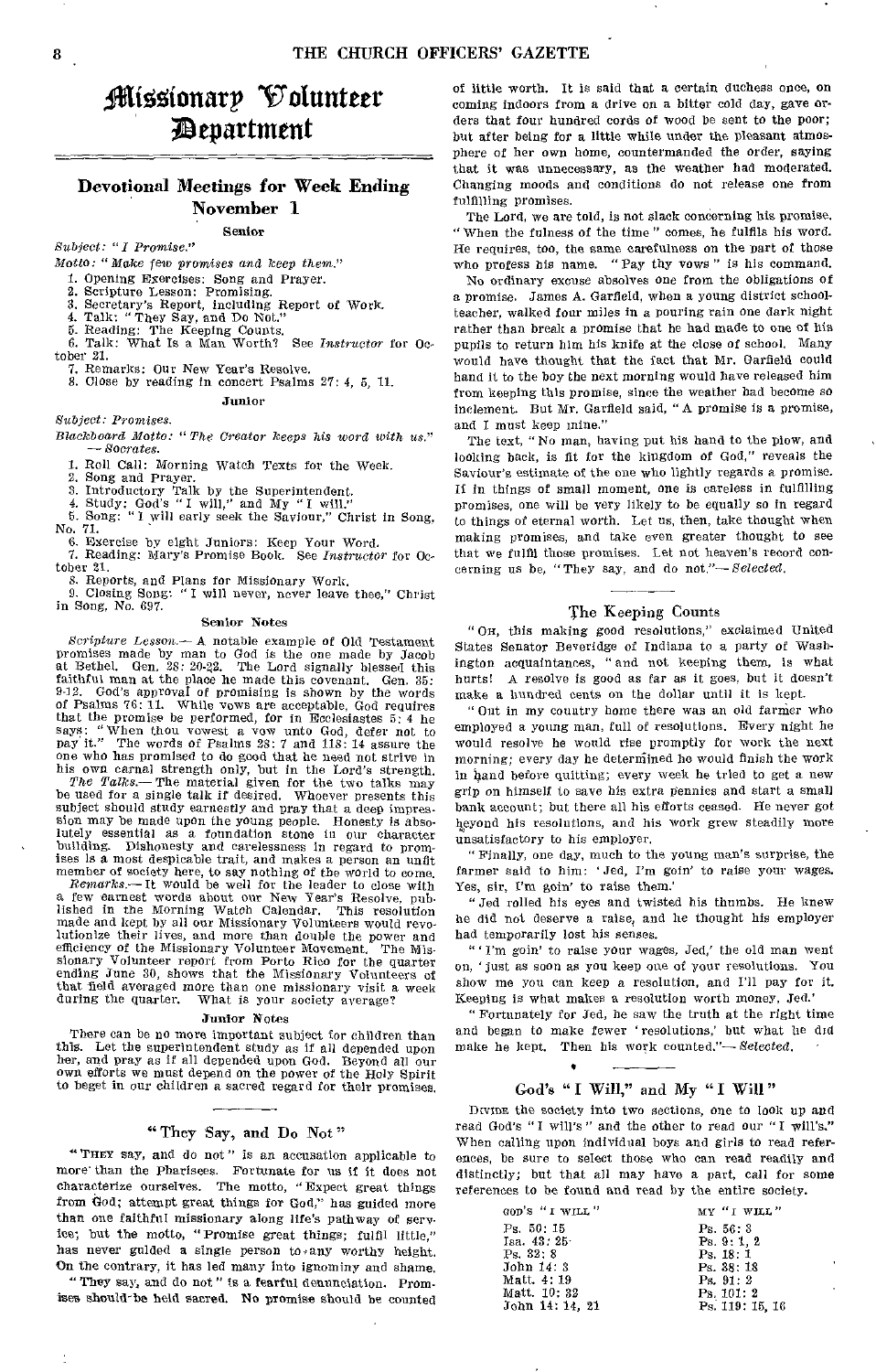As an *introduction to* this study, the story may be told of a father who in making his will gave all his property to his son on condition that the son would finish a course in college and work one year before he was twenty-four. In this will there were two kinds of promises, the father's " I will give my son," and the son's promise, " I will do my part." So it is in our lives. If we keep our promises to God, he will surely fulfil his word to us.

#### Keep Your Word

1. IF you promise to be at a certain place at a certain time, *keep your word.* 

2. If you promise to take part on a program, be the part large or small, *keep your* word.

3. If you pledge yourself to pay a certain sum of money at a particular time, *keep your word,* 

4. If you pledge yourself to read the Bible every day, *keep your word,* 

5. If you promise to complete the Reading Course or the Standard of Attainment, *keep your word.* 

6. If you promise to do a favor for some one, even if it causes you inconvenience, keep your word.

7. If you promise to engage in some branch of missionary work, *keep your word.* 

8. If you wish to be a Junior who can be depended upon by his associates and trusted by the Lord, keep *your word.* 

#### Devotional Meetings for Week Ending November 8 **Senior**

*Subject: Missions.* 

*Motto: "Every believer's work is witnessing' for God; every believer's home is where he can do the most good; every believer's cross is self-denial for the Master's sake."—Moravian motto.* 

1. Opening Exercises: Song and Prayer.

2. Report of Secretary, including Report of Work.

2. Scripture Lesson.

4. Map Study: South Africa.

5. Mission Talk: Starting a New Mission Station in Africa.

6. Missions Survey.

7. Close by repeating in concert Matthew 28:19.

#### **Junior**

*Subject: Foreign Missions.* 

*Motto: "The whole wide world for Jesus."* 

1. Missionary hymns.

*2. Prayer* for our *missionaries* and their work.

3. Scripture Lesson: Acts 1: 8 in concert.

Talk: An Aeroplane Trip.

5. Good News from Many Lands. 6. Talk: What God Expects of Us. 7. Song: "Let the lower lights be burning," Christ n Song, No. 480.

8. Secretary's Report, including Report of **Work.** 

#### **Senior Notes**

*Secretary's Report.—* After the reading of the report, call attention, (1) to the evidences of progress as to attendance, donations, work, etc.; (2) to any of these items in which the society shows a lack.

*Scripture Lesson.—* Philip, the missionary. His call to be a follower of Christ is recorded in John 1: 43. Philip, immediately after being called, found Nathaniel, "an Israelite indeed," and invited him to follow Christ. John 1: 45. His ministry later led him to the Ethiopian eunuch returning from Jerusalem through the desert. This is fully narrated in Acts 8: 26-39. The one taking the Scripture lesson should give special attention to the zeal, promptness, and efficiency with which Philip carried *out* this commission of the " angel of the Lord." Notice how readily Philip used his knowledge of the mission of Jesus Christ. The record says he " began at the same scripture, and preached unto him Jesus."

*Map Study.—* Trace the route from Cape Town to the interior of Africa, and point out the important places. Be sure all have clearly in mind the location of the mission station about which we are studying today.

*Mission Talk—* Material for this will be found in chapter four of "On the Trail of Livingstone," by W. H. Anderson.

*Missions Survey.—* Have some one tell the most interesting missionary incidents recorded in the latest *Reviews.*  Make tois interesting to your society by selecting as nearly as possible, something suitable to their ages and interests, Call for volunteers to give any missionary news they have gathered. Before the close announce the Missions Survey for December. If the plan suggested in September worked well, use it again.

Junior Notes<br>If possible, have an efficient person to lead the *Music.—* If possible, have an efficient person to lead the singing. Teach the children that singing is a part of God's worship. Some good missionary songs may do much to deepen the impression which this program is designed to  $\frac{make.}{\text{Falks}}$ 

These should be given by some older persons. "An Aeroplane Trip" is only a suggestive outline. Let the speaker study in detail the reports from some mission fields which would be especially interesting to your children, and briefly describe the work there.

*Good News from Many Lands.—* This is an exercise for several children. Help them to find and to prepare to tell<br>interesting items of news from the mission field. The Reinteresting items of news from the mission field. *view, Instructor, and Missionary Readings* will *furnish* mate-rial. The items should be brief and such as all can enjoy.

#### An Aeroplane Trip

(Use map, and add interesting items to this outline.)

How would you like to take an aeroplane trip around the world, catching a little glimpse of our mission work in *different* countries? That is about the only way we shall be able to do much with today's subjeffi, for foreign missions is a big subject. When Jesus said, "Ye shall be witnesses unto me both in Jerusalem, in all Judea, and in Samaria, and unto the uttermost part of the earth," it was the same as if he said, "You shall tell the people in your home town about me, then be witnesses in the United, States, in Canada, and in the foreign fields." And that is what his people are trying to do.

All aboard! the aeroplane is ready to take its flight! Today we will start on our trip from New Orleans. We will first cross the Isthmus of Panama, noticing as we do so the fine new memorial church in Colon, which has recently been built. Do you see those little children in the Sabbath schools? They are natives of the West Indies, and most of their parents moved to Panama when the great canal was being made.

Now we will fly over South America, looking down on the Andes Mountains and on Lake Titicaca about which we have studied in geography. Look! there are ever so many mission schools dotted here and there in this region where the Indian children go to learn of Jesus. Only think, there are twenty-six of our schools in this part of South America, with fifteen hundred students attending! Last year five hundred fifty persons were baptized in the Lake Titicaca Mission field. If we had *time* we would fly all over South America **and see** the good work being done in other places.

Now we will take our flight across the South Pacific Ocean and stop in Sydney, Australia, for repairs and a new supply of gasoline. Australia is much like the United States, with schools and churches scattered far and near, and thousands of Sabbath keepers. Again we start off, and *going north from* Australia we fly high over Malaysia, coming down in a spiral dive over Manila in the Philippine Islands. We have had a pretty long trip, and so will stop and rest awhile at our fine training school in Manila where Professor Steinel is the principal, A wonderful work is being done in the Philippines.

Much as we would like to stay in these beautiful islands, we shall have to continue our journey, so soon we are off again. Away we go, over the beautiful country of Japan with its cherry blossoms and bright-faced children. Below we catch a tiny glimpse of Fujiyama, the sacred mountain of the Japanese, which is covered with glistening snow. We will pause for just a moment at Tokio where our Japanese training school is located. We can almost imagine we see Brother Okohira and Brother Kuniya at the school, and her workers, too.

rJ On we go, over Korea where Brother Butterfield, Brother Howard Lee, and Dr. Riley Russell are located, and then over the wall of China. We must come down long enough here to see our Shanghai Sanitarium which is doing so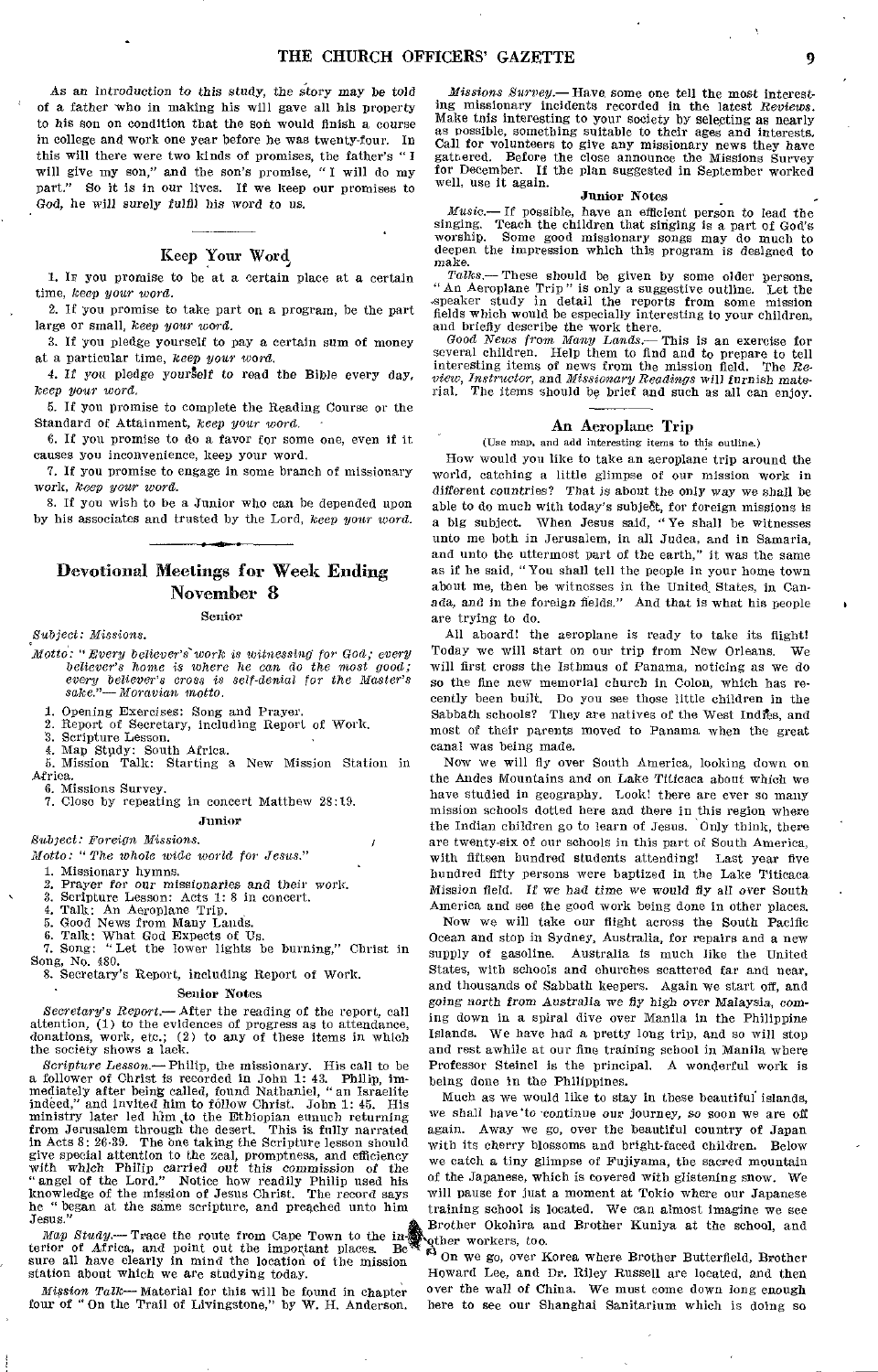Much' good, and also to stop at the language school where our missionaries spend some time learning Chinese when they first come over from America. Shanghai is the headquarters for our work in China. There are schools and chapels in many places in that great country, but not nearly enough to supply the need.

On to India our aeroplane flies. At Calcutta we find two schools, one for boys and one for girls. There are also treatment-rooms where many sick people!are helped and comforted. This is one of God's lighthouses in the thick darkness of India, with its three hundred twenty-one million souls. At Lucknow there is a large training school and a publishing house for our literature. How we should like to spend several weeks visiting the mission stations of India and our faithful workers there!

Ores Africa our plane sails, and we can look down and see our workers at the Solusi Mission, in Nyasaland, and at other mission stations, with their black boys and girls around them, teaching, preaching, farming, caring for the sick, and in it all, witnessing always for Jesus.

A flying trip over Europe we must make before our journey is over. Here we see the little Adventist churches carrying on their Work again and being re-organized, after the long hard years of the war. How glad they are that there is a little time of peace once more!

Now our trip is almoqt over. Across the broad Atlantic we fly, and find ourselves once more in the dear old United States. We have been around the world in an Adventist aeroplane. We are glad that some work is being done in these foreign countries; but boys and girls, there are *millions* yet who do not know God. What can we do to help?

#### What God Expects of Us

JESUS said, "Go ye into all the world." While our missionaries have gone to many places, they tell us that we must have more schools, more teachers, more doctors, oh, so many more, in all these countries, before we can say that we have really obeyed Jesus and been witnesses for him in all the world. They are acking every beyond girl him in all the world. They are asking every boy and girl to help by praying for the missionaries and by saving and earning more money than ever before to give to missions.

You remember that at one time during the war they used to talk about " doing our bit." Then they changed it to " Do our best," and when everybody began to do his best the war was won.

God wants you and me to be big lights, just as big as we can be. If I cannot shine with a big light myself, I can be like the lighthouse keeper, and help some other.light to shine by keeping it in order and supplying oil. If I cannot go to China, I can help send the missionary, and 1 can pray for China.

Your part and mine is first to act as if we really belonged to God by being true, loyal Christian boys and girls, so people here at home will know that we are serving Jesus. Second, we must pray that those in darkness may know our Saviour, every one in the whole wide world. Third, we ought to plan every possible way we can to raise money for our mission work, to build more schools so that our missionaries need not turn away any one who wishes to learn and to hear the story of Jesus; and to send more medical missionaries and more preachers and other workers to carry this gospel into every dark corner of the earth.

The Foreign Mission Board does the planning, the missionaries do the going, but you and I must do the living, praying, and giving. Will you do your part? (Suggest some plan for raising missionary funds that all the children can engage in; or perhaps you already have a plan on foot which you can push a little more vigorously.)

WHAT the world needs today is the light of Christ's example, reflected from the lives of Christlike men an women. — " *Testimonies for the Church*," Vol. IX, p. 13

#### Devotional Meetings for Week Ending November 15

Senior

*Subject: What to Do with Doubt. Motto: "Doubt cramps energy." "Belief is power."* 

1. Opening Exercises: A moment of silent prayer; Song;

Prayer. 2. Secretary's Report, including Report of Work.

- 3: Scripture Lesson.
- 4, Talk: What to Do with Doubt.
- 5. Reading: "Pip a Skeptic."
- 

6, Symposium: Faith, 7. After a song, close by repeating in concert the Missionary Volunteer Aim and Motto.

#### Junior

*Subject: Cheerfulness. Blackboard Motto: "Keep Sweet."* 

1. Cheery Songs.<br>2. Sentence Pray Sentence Prayers.

- 
- 
- 3. Secretary's Report, including Report of Work. 4. Superintendent's Talk: What It Means to Be Cheerful. 5. Song: "Always Cheerful," Christ in Song, No. 284. 6. Talk by a Junior: Chasing Clouds with Song.
- 

7. Talk by a Junior: A Brave Little Girl.

8. Recitation: Cheer Up! 9. Story: How Phoebe Made Sunshine at Home.

10. Offering; Closing Song.

#### Senior Notes

*Opening Exercises.—* A moment may be spent in silent prayer to the end that God will fully open our hearts to the reception of lessons from his Word and from human expe-rience which will " increase our faith " in his purpose for our lives.

*Lesson Scripture.— We* who are in the church are warned against cherishing doubt. Heb. 3: 12; 4: 11. God forbears<br>with one who is not inclined to believe. John 20: 27. We<br>must conquer doubt and "live by faith." Heb. 10: 38. A<br>cure for doubt: 1. "Taste and see," Ps. 34: 8. 2. Pr eure for de<br>Mark 9: 24.

*What to Do with Doubt.*—This talk should be filled with ain, positive statements based on the chapter in "Steps" plain, positive statements based on the chapter in "Steps<br>to Christ" and on individual experience. Use a few illusto Christ" and on individual experience. trations such as the faith of children in their parents. Study some examples of faith in Bible times to strengthen your own position. If thought best, make use of the cartoon. It illustrates an important truth.

*Symposium,—* These paragraphs should be read or told. If read, the forceful sentences should be emphasized, for some of the statements are valuable to remember verbatim. Some may be asked to take part but not be assigned a paragraph. Others may volunteer at the time, to testify of their faith and experience.

*Notice for Next Week.—* Suggest the reading of the parable of the Good Samaritan from the Bible and the helps found in " Christ's Object Lessons " with the end in view of gaining some new ideas.

#### Junior Notes

This program is rather long. Omit some of it, if necessary. A Junior superintendent recently wrote that in her society there was very little time for a program aside from reports and plans for work. That is fine. There are And witnessing will be formal and meaningless if the child has not the spirit of service.

#### " I'm a Skeptic "

IT was at a service especially for young men, that a young man, one of the audience that night, followed me into the back room, and asked for an interview.

"Well," I said, "what is it?"

" I want to have a little talk with you, if you don't mind. I'm a skeptic. *I don't believe in anything."* 

"Lots of fellows are skeptics nowadays, just like you, and it's not very easy to help them. What do you want to know?"

" Well, I want to ask you if you would kindly try to prove to me that Christ really exists."

"Why should I? It doesn't interest you at all, if you are a skeptic. It can't concern you, surely."

"But I want to know.

" Why do you want to know?"

LET literature be distributed judiciously, on the trains, in the street, on the great ships that ply the sea, and through the mails.— " *Testimonies for the Church," Vol. IX, 0. 128.*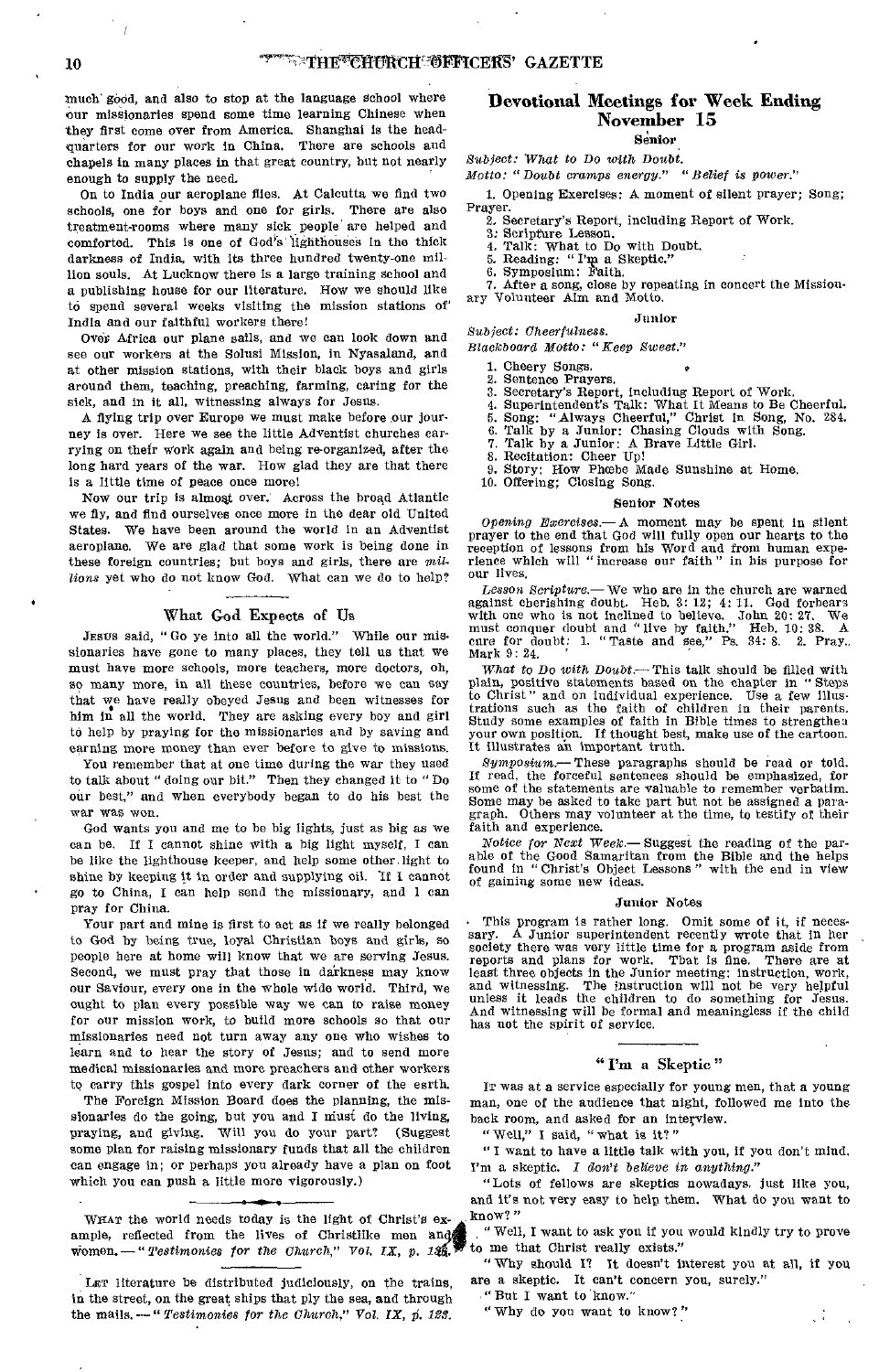" Well, I am miserable, and I find things very unsatisfactory, and I have been wondering this evening whether I could get any proof about this."

"Suppose you did, what next?"

" Well, perhaps I might become a Christian."

" Is it worth your while, being a skeptic?"

"Well, I am so utterly miserable and wretched."

" That's no wonder; it serves you right, and I do not feel inclined to spend two minutes *in trying* to prove to you that Christ exists;"

"Why not?" .

"Because it's not worth while under the circumstances. Besides, I'm not sure it's possible to do so to a skeptic."

" I wish you'd try, You have no idea how dark and miserable I am."

"Perhaps I will, but we will make a bargain over it. If you will answer a question of mine and prove what I want to know, then I will see if I can prove what *you* want to know."

" Yes, that's fair enough. And what do you want me to prove to you?"

" Why, that you are your mother's own son."

"That's easy enough, I should think."

"All right; prove it. How will you begin?

He sat thinking some time, and then said, " I'll have to admit that I don't know how to begin."

" That's just the trouble with me, too, about proving that Christ exists. I don't know how to begin. Look here, my dear fellow. All you can tell me is, that so far back as you remember some one taught you to call her mother, and she called you her son; and you have both gone on doing it ever since. Has it worked all right?

" Certainly it has."

"Are you satisfied that she is your mother?"

"Perfectly so."

"Can you prove it?"

"No, but I'm perfectly satisfied she is."

"And so am I that Christ exists. Many years ago I first began to call him my *Saviour and* to obey him as such; and he has called me his, and it works."

"How can I find him out for myself, then?"

" Well, then, to help you, let me make use of an illustration. In Australia there are enormous tracts of country covered with dense masses of forest, called ' bush.' Suppose you were there, and had got *into* that bush, as many poor fellows have, and had been unable to find your way out, and would be what they call ' bushed.' There would be, then, only one thing you could do; namely, *stand still and cooey*. (This is a peculiar, long-drawn-out sound, made with the mouth, which travels a long way in the still, silent air, and can be heard at an extraordinary distance.] Then, if some one, of whose existence you have no previous knowledge, heard your cooey, he would answer you, so you two would keep it up until he found his way to you, and took you out the way he came in.

" You have lost your way. You are practically ' bushed.' You must cooey to the Lord Jesus Christ. If he is anywhere near, he will hear. If he hears, I can guarantee he will answer; and if you keep it up, he will come to you and lead you out *of* the dark. I cannot tell you how he will answer you, but you will know it and be positively certain of it."

" That sounds simple enough  $-$  I am ' bushed'  $-$  I am in, the dark — I cannot find *my way* out."

"Will you cooey?"

" Yes,"

"Then just kneel down and begin right away."

He dropped on his knees, and began in some such words as these: " 0 Lord Jesus, I don't know whether you exist or not, but I'm lost, I'm bushed. If you hear me will you save me?"

He paused, and then I began to tell the Lord Jesus what he had told me about *himself,* that he might hear his own story again. As I did so, I watched his pale, anxious face, and presently a smile stole over it. I stopped and said:

"Have you heard any answer to your cooey?"

" Yes, I have."

- " Does Jesus exist?"
- "Of course he does? "
- "How do you know?"

" He has taken me out of the dark, and I am his. He has saved me. *He is my Saviour.* 

"Are you satisfied?"

" Perfectly."

We rose, and after a few more words we parted. More than a year later I was accosted on a tramcar by a young man with a good-sized Bible under his arm.

"Do you remember me?"

" No," I said, " I can't say I do."

"I am the cooey fellow at H-. That was a good night's work. I have been studying this Book ever *since,*  and it is just grand. It works magnificently."— *Selected.* 



STRENGTHENING FAITH

#### Faith

THE faith that wins is that which turns obstacles into helps. As long as the electric current flows unhindered through the wire it is not effective, But when it is interrupted, it becomes evident in useful light and heat. *Faith*  that leaps across the hindrance is transformed into power. *— Sunday School Times.* 

He that will believe only what he can fully comprehend must have a very long head *or* a very short creed.— *Colton.* 

It was the custom in olden times for the poor in the parish to call at every house, with bowls, for provisions: and whatever size the bowl was, every generous person would fill it. Faith is our bowl. If we have only " little faith," we shall get that filled; but if we have " great faith," we shall have that filled also. Great faith gets bold of God's treasure.— *Spurgeon.* 

A woman who was showing a massive piece of family silver apologized as she took it from the cupboard. "Dreadfully tarnished! "'she said. "I can't keep it bright unless I use it." That is just as true of faith as it is of silver. Tucked away in the closet of the soul and only brought out *for* show,' it needs apology. You can't keep faith bright unless you use *it—Selected.* 

I once noticed a little girl feeding some chickens. A number fluttered around her, but one had settled on her wrist and was getting his supply of food direct from the basin she was holding in her hand. Of course, that chicken got most *of* all by reason of its faith in the good will of the child, combined with boldness. Let us trust God with mind and heart, and come boldly to the throne of grace.— *Selected.* 

"How is it that one man could accomplish so much?" was asked of a veteran missionary whose work had challenged the attention of the world. "I believe God," was the simple answer. Great faith in a great God—what can stand before it? - Selected.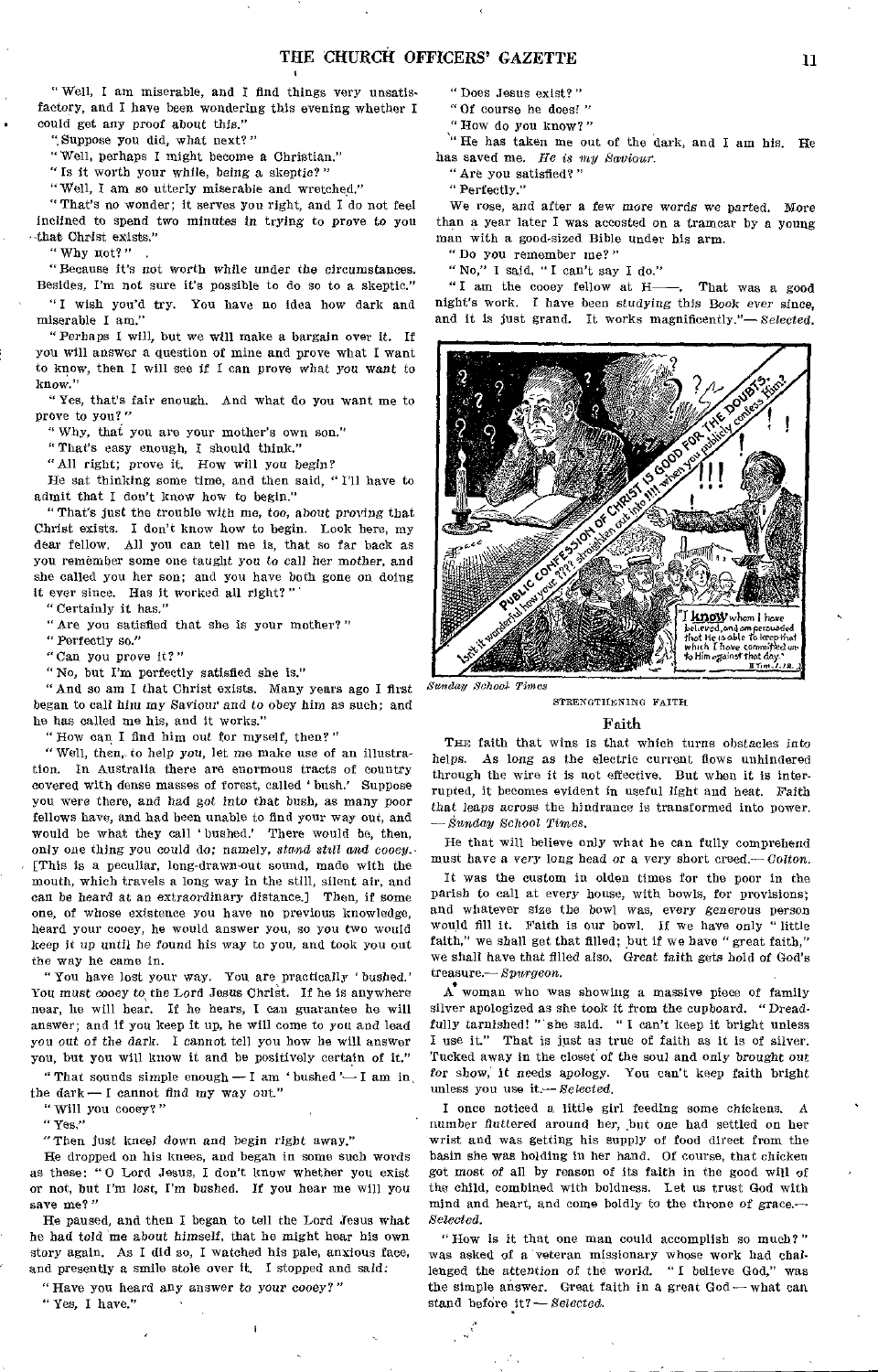A check, though signed by the richest man, will not do any good unless one has faith to present it. The doctor cannot cure a man who will not trust him enough to take his medicines and obey his directions. A guide cannot lead us through the forest unless we believe him enough to follow *him.—Pefoubet's Notes.* 

"To believe is to be strong. Doubt cramps energy, Belief is power. Only so far as a man believes strongly, mightily, can he act cheerfully, or do anything that is worth the doing."

"Believe in your work, for, if you cannot, it is not worthy of your best endeavor. Believe in yourself; for, hidden away in your individuality, is something God deemed worthy of development. Believe in God with the perfect assurance that the life worked out according to his plan must attain the highest possible success. In this threefold belief is to be found the key to the achievements of the ages. To us as to the centurion of old come Christ's words, 'As thou hast believed, so be it done unto thee.'"

#### Thoughts for the Superintendent's Talk

#### (Selected from here and there)

Forn a piece of paper, then spread it out. It is easier to fold it again in the same crease than in any other way. That is habit. To create a habit of cheerfulness, we must send cheerful thoughts along again and again until the trail in our minds is well worn. Then it will be easy to be cheerful.

A cat will choose to lie on the sunny side of the room. And you may choose what kind of things you will allow yourself, to think about. Seek to find the good 'in everything. Do not magnify evil. A poor fellow was run over by a train, and one of his legs was severed from his body. " Thank God " he gasped, " that it is the one I have rheumatism in." He found the only ray of light. Think of all your blessings.

" What is it that makes your face shine?" asked a Hindu of a missionary. "What makes you so happy?" And the lady replied, " It is Christ in the heart." The secret of happiness is Jesus.

A boy or girl whose mind is filled with grumbling thoughts, who thinks that the tasks set him are too hard, will have a hard time. On the other hand, a happy spirit makes tasks easy, and even an unpleasant duty is enjoyable if cheerfully done.

"Why don't you play with the other children?" said a child's mother. " Nobody wants me," grumbled the child. "Then make them want you. Go along," and she pushed the child into the midst of the fun, Cultivate good cheer, and you will make people want you.

Don't forget to say "Good morning"! Say it to your parents, to your brothers and sisters, to your schoolmates, to you' teachers, and say it cheerfully and with a smile; it will do you good and do your friends good. There is an inspiration in every "Good morning" heartily spoken. It really seems to make the morning good. Let no morning pass, however dark and gloomy it may be, that you do not help to brighten by your smiles and words.

The best furnishings for a house are happy faces; the best seasoning of daily bread is a smile; the best music to soothe weariness is laughter.

In Riverside Park, New York City, near the tomb of General Grant, is a single .grave surrounded by a plain iron fence. Upon a simple headstone is inscribed, "To the Memory of an Amiable Child." In the sight of heaven, who achieved the greater virtue, the true greatness, Ulysses S. Grant, whom the country delights to honor, or the "Amiable Child"? It is written, "He that ruleth his spirit" is greater "than he that taketh a city."

Just as you play a piece of music until it becomes second nature to you, so you may practise kindness of speech until it becomes second nature to you, when it will make more music in your life than the songs of the sweetest singers.

#### Chasing Clouds with Song

LITTLE Ralph Messena, who had been run down by a truck the week before, was lying on his cot in a ward on the third floor of Bellevue Hospital, with an arm and a leg in a plaster cast. It was visitors' day. Ralph lay and watched the faces of other sufferers brighten at the touch of loving hands, and after a while he called the nurse:

"Please, may I be rolled out on the balcony?" he begged. The nurse tucked him up comfortably, and Ralph watched the thousand or so relatives and friends as they passed through the courtyard to and fro on their way to call on the patients.

Ralph's mother was dead. He had no one to come to visit him. His heart was sad and lonely, but he did not cry. Instead, he sang. He raised his face until it was bathed in sunshine, cleared his throat, and sang loud and clear and sweet with a pathos that touched the hearts of all who heard. The procession of visitors halted, and windows on all sides of the courtyard were raised, until the cheery notes seemed to fill every corner of the great hospital.

" Say, youngster, don't you fret! You have more friends a man sitting near Ralph on the balcony.

"Not now," said the boy, "but somebody has come to see everybody here today except me."

" Say, youngster, don't you fret! You've got more friends here now than all the rest of us put together," said the man. *— Christian Advocate.* 

#### Cheer Up!

[Let a boy recite this, with the exception of the " Cheer up I " For this, train a company of girls, who will sit in the front row, and come in at the proper places with their birdlike chorus.]

| A LITTLE bird sings, and he sings all day:                                          |
|-------------------------------------------------------------------------------------|
| "Cheer up! Cheer up! Cheer up!"<br>No matter to him if the skies are gray -         |
|                                                                                     |
| "Cheer up! Cheer up! Cheer up!"                                                     |
| He flies o'er the fields of waving corn,                                            |
| And over the ripening wheat;                                                        |
| He answers the lark in the early morn                                               |
| In cadences cheery and sweet;                                                       |
| And only these two little words he sings,                                           |
| "Cheer up! Cheer up! Cheer up!"<br>A message to earth which he gladly brings:       |
|                                                                                     |
| "Cheer up! Cheer up! Cheer up!"                                                     |
| He sings in a voice that is blithe and bold,                                        |
| "Cheer up! Cheer up! Cheer up!"                                                     |
| And little cares he for the storm or cold $-$                                       |
| "Cheer up! Cheer up! Cheer up!"                                                     |
| And when in the winter the snow comes down,                                         |
| And the fields are all frosty and bare,                                             |
| He flies to the heart of the busy town,                                             |
| And sings just as cheerily there.                                                   |
| He chirps from his perch on my window sill,                                         |
| "Cheer up! Cheer up! Cheer up!"                                                     |
| This message he brings with a right good will:                                      |
| "Cheer up! Cheer up! Cheer up!"                                                     |
|                                                                                     |
| This dear little messenger can but say,                                             |
| "Cheer up! Cheer up! Cheer up!"                                                     |
| As over the housetops he makes his way-                                             |
| "Cheer up! Cheer up! Cheer up!"                                                     |
| O let us all learn from this wise little bird                                       |
| A lesson we surely should heed;                                                     |
| For if we all uttered but one bright word,                                          |
| The world would be brighter indeed.<br>If only earth's children would blithely say, |
| "Cheer up! Cheer up! Cheer up!"                                                     |
| How jolly a world would be ours today,                                              |
| "Cheer up! Cheer up! Cheer up!"                                                     |
|                                                                                     |
| $-Amos R$ . Wells.                                                                  |

#### Something You Will Want!

THE little book "Social Plans for Missionary Volunteers" which is dedicated to "young people everywhere who are endeavoring to be 'social to save,'" is something you will want. It contains the following chapters: Social to Save; Social Gatherings and How to Conduct Them; Pleasant and Profitable Evenings; Games That Are Good Mixers; Thought Stimulators; Stunts and Races; Paper and Pencil Games; Bible and Mission Games.

Ready in October!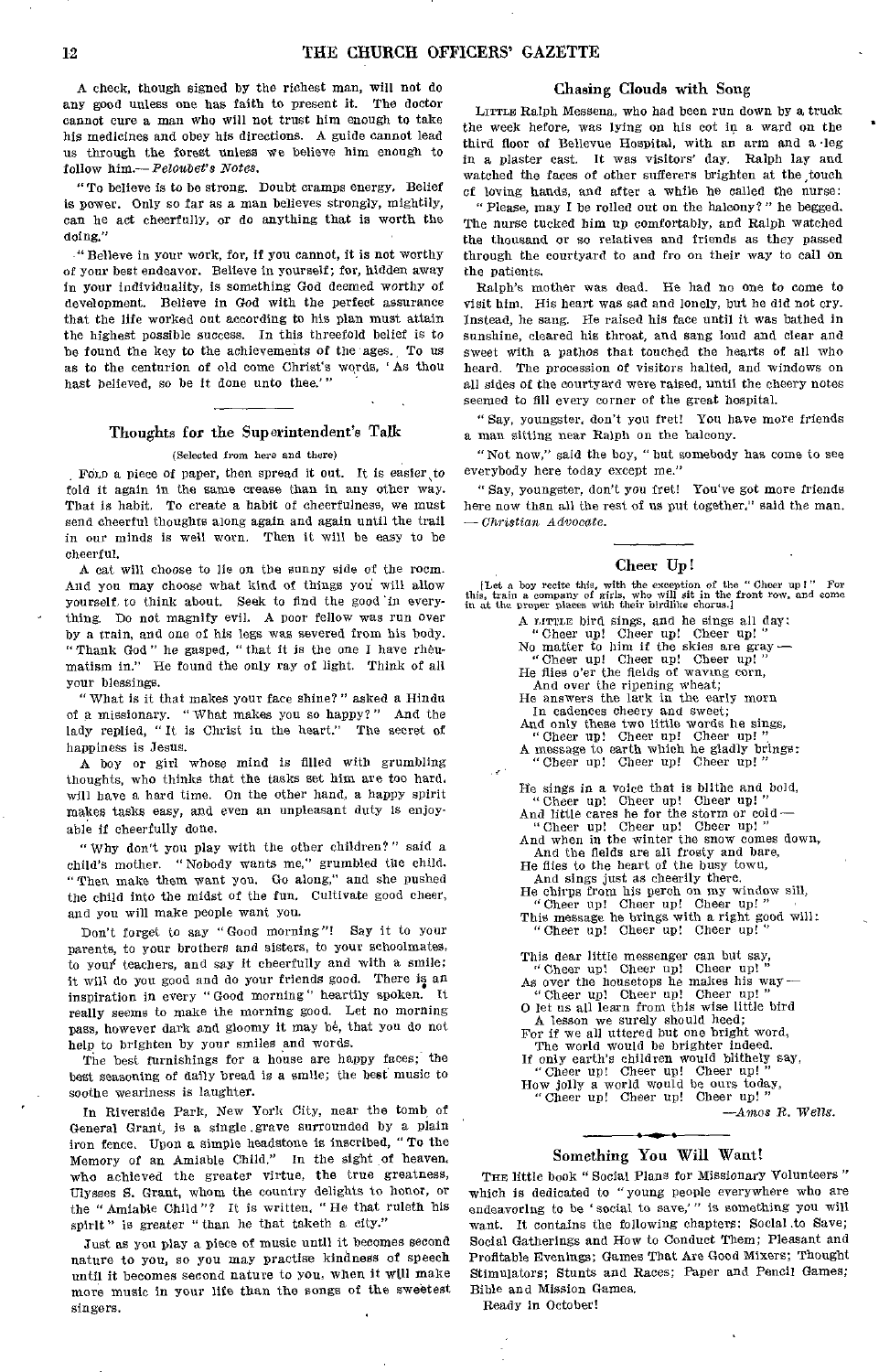#### A Brave Little Girl

A LITTLE girl with a cut in her hand was brought to a physician. It was necessary to take a few stitches with a surgeon's needle. While the doctor was making preparations, the little girl swung her foot nervously against the chair, and was gently cautioned by her mother.

" That will do no harm," said the doctor kindly, " so long as you hold your hand still," adding, with a glance at the strained, anxious face of the child. "You may cry as much as *you* like."

" I would rather sing," replied the child.

"All *right,* that would be better. What can you sing?" " I can sing, ' Give! said the little stream.' Do you know that?"

" I am not sure," said the doctor. " How does it begin? " The little patient sang a line.

"That's beautiful! " said the doctor. " I want to hear the whole of it."

All the while the skilful fingers were sewing up the wound, the sweet, childish voice sounded bravely through the room, and the only tears that were shed came from the eyes of the mother.

It is said to be a fact that some expression of one's feelings tends to lessen pain. Since weeping and groaning are distressing to one's friends, how would it do for all to try singing instead? Jesus helps his children to sing even in trial and pain.— *Selected.* 

#### How Phosbe Made Sunshine at Home

Morner's checked kitchen apron reached from Phoebe's chin to her toes, and she stood on a wooden stool as she washed the dishes. But even though she was such a little girl, her hands worked so quickly in the warm suds, and the dishes were so clean as she placed them in the rinsing pan, that any one would have said, " Ah, this is not the first time that Phoebe has washed dishes for her mother. She has learned how by doing it very often." And as Phoebe worked she sang so merrily that any one would say, " Phoebe likes to help her mother, even though the work is dishwashing! "

While she *was still singing,* the door opened and Mabel peeped in. Mabel was Aunt Mabel's little daughter and Phœbe's cousin.

" Oh, how can you sing when you wash that greasy pan? Ugh! the thought of how your hands feel makes me creep," and Mabel looked at her own pretty hands. " I will not wash dishes."

"But today is Friday, and Nora cannot do more than the biking. It is mother's busy day, and she needs help." Phoebe polished the pan till it shone.

" Well, I wouldn't do it," Mabel cried, and ran away.

When the dishes were all put away on the pantry shelf, the small hands did look a little red; but do you think Phoebe cared for that when mother called, "Thank you, Phoebe, dear; you have made the whole morning easier"? She did *not* take the checked apron off, for she knew that mother was hurrying to find time to polish the silver. It was a slow, tedious task, but mother had said to Nora, " I must try to do it."

Phoebe knew why. Uncle Matthew was coming to spend a whole week with mother. Uncle Matthew was the brother mother loved so dearly and had not seen since he went away to a far country to be a missionary. Phoebe was such a tiny little girl that she could not remember the day at all, but mother often told her the story.

In a short time the silver knives and forks and spoons were spread on the kitchen table, and how they began to shine! First a dab of powder on the soft chamois cloth, then round and round went Phoebe's fingers; not a dark stain escaping her notice.

Suddenly the door opened. " Look at your hands! 'They're as black as a piece of coal." Mabel had come in. As she spoke, she rolled her own dimpled hands in her white apron.

"It'll all come off," laughed Phoebe.

" Well, I wouldn't do that for any one. I thought you'd be ready to come out to play by this time."

It did take a good deal of scouring to take the stains away from the fingers when the bright silver was laid away in its place, but do you think Phoebe cared after she heard mother say to Nora, " See what the child has done! She is a little treasure! "

The clock on the kitchen mantel warned Nora that dinner time was coming, and she cried, "What shall I do? The vegetables are not ready. The baking and the extra work have made me late."

" I'll pare the potatoes, Nora. Let me." It was little Phœbe who spoke.

" You, child! They'll stain your hands again."

"Oh, the stain will all come off." Soon Phoebe was seated on the low kitchen stool, with a pan in her lap almost as big as herself, paring potatoes, so that father's dinner should be ready on time.

Again Mabel popped her head through the kitchen doorway. " Well, you're the queerest girl! " she called.

"Queer girl, indeed: " snorted Nora. "Never a wee bit of help have ye given your mother, and she as busy as Phoebe's. Ye ought to be full of shame when you look at your lazy, white hands."

Uncle Matthew came, and Phoebe soon found him to be as dear an uncle as mother had said. He had the strangest way of looking at one. Phoebe said to herself, "I believe he can almost see what I think." Of course this was not quite true, but certainly Uncle Matthew was very wise. He was so wise that it was not long before he understood just why Phoebe's mother was so gay and happy and rested, and why Mabel's mother seemed too tired to smile.

The day before he went away, both little cousins wondered when he caught their small hands in his big one. Side by side they rested; Mabel's soft, dimpled, white ones, and Phoebe's roughened and red, with here and there a stain. Slowly he said:

"Beautiful hands are those that do

Work that is earnest and brave and true,

Moment by moment the long day through."

"It's a big mistake to think that loving work makes them ugly, my dears."

The next day, when Uncle Matthew kissed Phoebe good-by, he pinned a beautiful pearl pin under her chin as he whispered, "A badge of *honor for the* little maiden whose hands and heart are pure and clean and good and beautiful, because they are ready to *give loving service."—Selected.* 

#### Devotional Meetings for Week Ending November 22

Senior

*Subject: The Good Samaritan. Motto: "Inasmuch as* ye *have done tt unto one of the least of* these, . . . *ye have done it unto me."* 

*1.* Opening Exercises: Song and Prayer. • 2. Secretary's Report, including Report of Work. 3. Scripture Lesson: The Good Samaritan. Luke 10: 30-37.

4. Recitation: Who Is My Neighbor? 5. Reading: " Eye Hath Not Seen." See *Instructor* for November 11.

6. Reading: Love and Sand.

7. A Symposium: Incidents of Personal Work.

8. Close with an especially appropriate song.

**Junior** 

*Subject: A Real Thanksgiving.* 

- *Helpful Thought: "It is a good thing to give thanks unto the* Lord, ... *to show forth thy loving-kindness in the morning, and thy faithfulness every night." Ps. 92:* 
	- *1, 2.*
	-
	- 1. Songs of Praise and Thanksgiving. 2. Prayer by the Superintendent. 3. Question Box: For the Juniors to Answer. 4. Recitation: My " Thank You's." 5. Dialogue: The Real Thanksgiving Spirit.
	-
	-
	- 6. Stbry: -A Double *Thanksgiving.*  7. Recitation: Margie's Blessings.
- 7. Recitation: Margie's Blessings.<br>8. Talk by Superintendent: Bringing Thanksgiving to **Others**

9. Offering; Song; Benediction.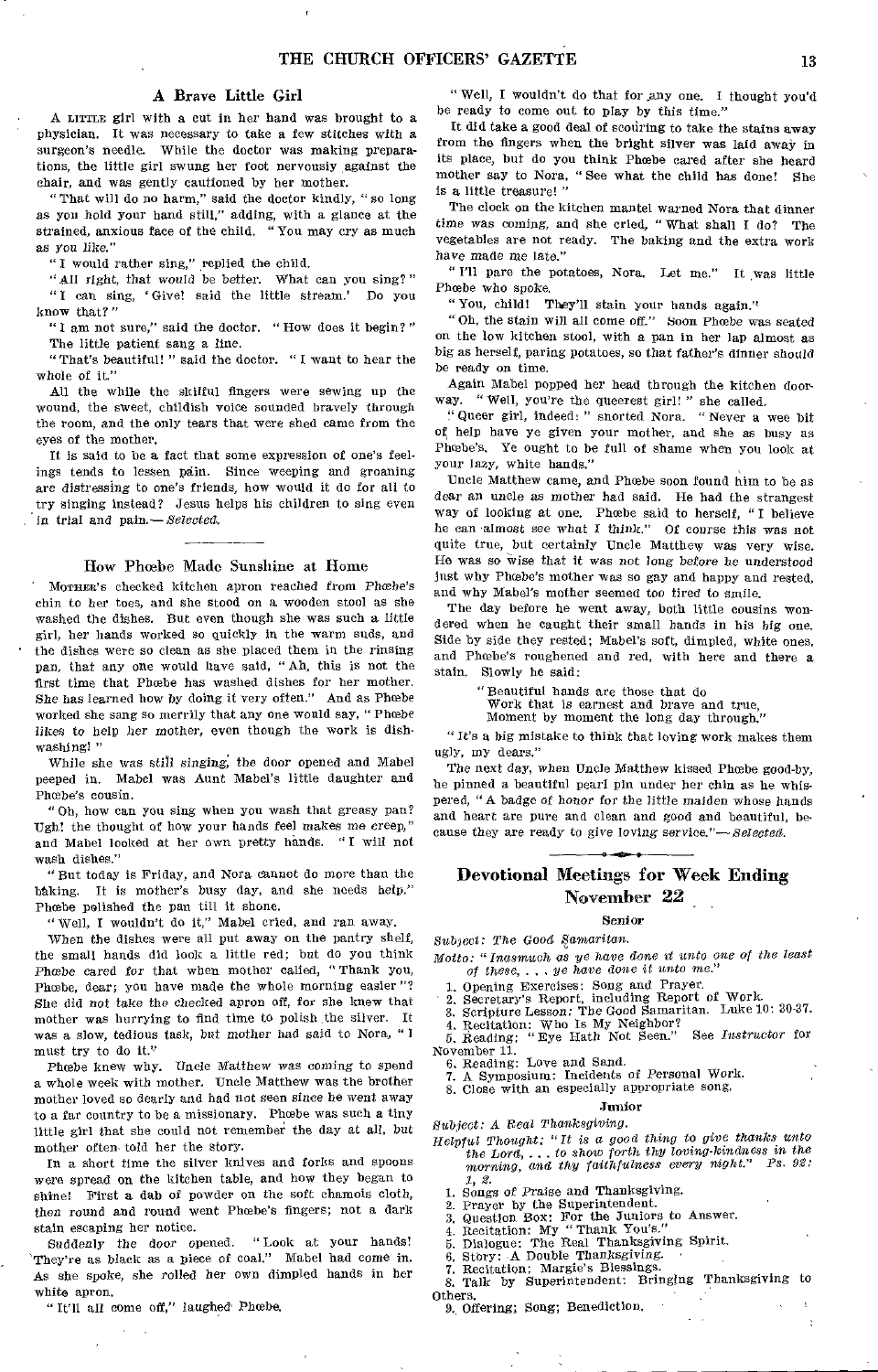#### Senior Notes

*Opening Exercises.—* Call on two to offer short, earnest prayers.

*Scripture Lesson.—Relate* the parable of the Good Sa-maritan, and read in "Christ's Object Lessons " from the beginning of the last paragraph on page 387 to the end of the chapter.

*Symposium.—Let* all the officers of your society be ready to spring to their feet, as soon as this part of the program is thrown open. It is the living testimony of benefit received in one's own life and accomplished in the lives of others that arouses missionary activity. Let the officers be wide-awake and energetic in doing missionary work, and the rest will soon catch the spirit, It is very contagious.

#### Junior Notes

This program may be held on Thanksgiving Day rather than at the usual time, if desired. A pleasant time, lessons of thankfulness, and practical expressions of good will to the needy,— these should be the aims of a Thanksgiving pro-gram.. If possible, have some harvest decorations and Thanksgiving pictures. Have baskets ready to receive the gifts that the children have been asked to bring, and arrange to give these to some one in need.

#### Who Is My Neighbor?

THY neighbor?  $-$  it is he whom thou Hest power to aid and bless, Whose aching heart or burning brow Thy soothing hand may press.

Thy neighbor?  $-\text{its}$  the fainting poor Whose eye with want is dim, Whom hunger sends from door to door, Go thou and succor him.

Thy neighbor? —'tis that weary man Whose years are at their brim,<br>But low with sickness, cares, and pains; Go thou and comfort him.

Thy neighbor? —'tis the heart bereft Of every earthly gem, Widow and orphan helpless left

Go thou and shelter them.

Thy neighbor? — yonder toiling slave, Fettered in thought and limb, Whose hopes are all beyond the grave; Go thou and ransom him.

Where'er thou meet'st a human form Less favored than thine own, Remember 'tis thy neighbor worn, Thy brother or thy son.

Oh! pass not, pass not heedless by. Perhaps thou canst redeem The breaking heart from misery. Go share thy lot with him.

— Selected.

#### Love and Sand

"Isn'r that splendid?" I exclaimed as I stepped out of my front door and passed down the 'cement path to the icy stone steps descending to the sidewalk. The stone steps and the sidewalk were slippery with ice, but my neighbor had sanded not only his own steps and sidewalk, but mine, too.

With red sand he kept the commandment of neighborlove, and in a deed of helpfulness said, "Thou shalt sand thy neighbor as thyself." He knew that I had no sand and that I had shortly before had a dangerous fall down those steps. That spot was my slippery place, where a fall was imminent and likely to be fraught with fatal consequences. So his neighborly good will sanded my slippery place of danger. My neighbor has similar steps and sidewalks, and therefore the same danger to encounter. Moreover, he had sand to protect his places of danger, while I had none for my protection. Seeing this and prompted by good will, he sanded his neighbor as himself.

Of the late John Gunckel, the friend of all boys and the "big brother" of newsboys, it was truly said, "There came a man, sent from God, whose name was John." He was a God-sent man to the newsboys of America to do his rare service of friendship in their interests for twenty-four

years. The one-hundred-thousand-dollar newsboys' building in Toledo,  $\phi$ hio, is one of the monuments to his great work of neighbo /dove; for he loved his newsboy neighbors as himself. ' Tith his love, wisdom, and protective, constructive work for the newsboys, he sanded the slippery places of their helpless condition, and saved them. Fittingly, indeed, as his rose-covered casket was carried into the chapel, the newsboys' band played, " God be with you till we meet again."

To look out for their neighbors, in and out of the society, is the very heart of the work of the Missionary Volunteer. The members of the society can take a helpful interest in their spiritual wards. Every Missionary Volunteer can and should strew upon the danger-spots of the paths of their neighbors the red sand of genuine Missionary Volunteer helpfulness. Thou, missionary watchman, sand the slippery steps of thy neighbor as thine own.— *Adapted.* 

#### For the Juniors to Answer

WHAT things should we all thank God for?

Why should we as a society be thankful?

What special blessings has God given to you this year? Why should we say, "Thank you" to God?

What did Jesus say when he healed ten men, and only one came back to thank him?

Why do we keep Thanksgiving Day?

What do you think is the best way to keep the day?

How can we help to make it a thankful day for others?

How did Nehemiah keep his great Thanksgiving Day? (Neh. 8: 10-12.)

Where can we " send portions"?

How did David thank God? (2 Sam. 22: 1-3.)

What psalms would you call Thanksgiving psalms?

How did Abraham's servant thank God for guidance? (Gen. 24: 26, 27.)

How did Jacob thank God for help in time of trouble? (Gen. 35 3.)

Have you ever thanked God for help in trouble?

How did the shepherds thank God when they had seen the child Jesus? (Luke 2: 17, 20.)

How did he who had been. sick of the palsy thank God for healing him? (Luke 5: 25.)

How did Jesus once tell a man to show that he was thankful for healing? (Luke 8: 38, 39.)

How did the lame man whom Peter healed give thanks? (Acts 3: 1-9.)

How can you and I give thanks?

Why is it a good thing to give thanks?

#### Margie's Blessings

- " WITH salt and potatoes and meal for bread,
- We needn't be hungry today," she said.<br>
"Though I cannot stir from this queer old chair,<br>
I look at the cupboard and know they're there; And mother has left this lunch by me; How thankful I am for it all! " said she.
- " With coal for the stove and a quilt for the bed, We needn't be chilly today," she said;
- " For as long as my arms and back don't tire / I can reach very well to feed the fire; And mother'll be home to an early tea; How thankful I am for it all! " said she.
- " There's only one thing that I really dread,
- And that is the pain in my back," she said. " But it's better, a great deal better, I know, Than it was at the first, three months ago; And the doctor is ever so kind to me;<br>How thankful I am for it all!" sald she.

" And by and by, when the winter is dead, He thinks I'll be almost well," she said;

" And I'll have some crutches and walk, and then I can get the dinners for mother again; And 0, how glad and happy we'll be! How thankful I am for it all! " said she.

*— E. 8, Bum-stead.*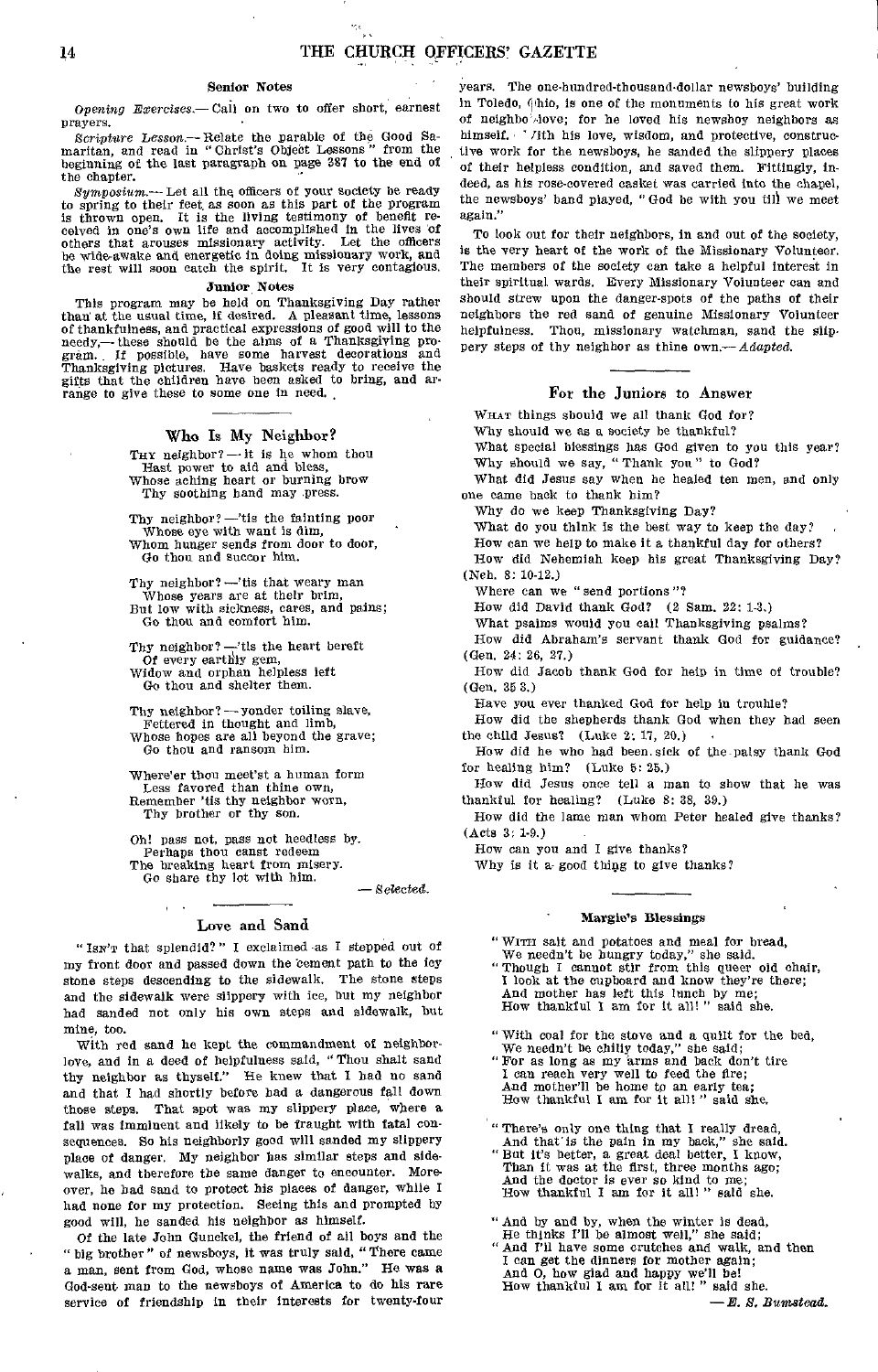#### The Real Thanksgiving Spirit

IRVING:

Say, *aren't you* glad tomorrow's Thanksgiving? Doesn't it make you glad you're living? Mother wants our dinner to be a surprise; But can't I just smell *the* pudding and see the big pumpkin pies?

I know there'll be cranberries, cookies, and jell, And big heaps *of* goodies I can't stop to tell; I can hardly wait till I get to the table, And I tell you I'll eat as much as I'm able.

EVELYN:

Is that all Thanksgiving means to you? Haven't you time to be thankful, too? Mother says that's not the way For us to spend Thanksgiving Day— To play, and eat, and enjoy the food That God has given us for good, And forget to thank him for his care And all the blessings that we share. God gives us life, and health, and food; All things beautiful and good. Shall we not offer him our praise For joys of life and length *of* days?

IBVING:

I think you're right in what you say; So I had better change my way, And forget about the cakes and pies That look so good to children's eyes. And since you told what your mother *said*  It reminds me now of what I've read -

That eating too much of such rich food For boys and girls is never good,

So I will try to temperate be,

And not partake of all I see;

But rather think of blessings given *And praise* our Father who's in heaven.

FRANRLIN

What you say reminds me of a poem in my reader, LA VERA:

What is it, Franklin?

FRANKLIN:

I'll repeat it. The teacher had me memorize it; " For flowers that bloom about our feet; For tender grass, so fresh, so sweet; For song of bird and hum of bee;

For all things fair we hear or see;<br>For blue of stream and blue of sky;

For pleasant shade of branches high;

For fragrant air and cooling breeze; For beauty of the blooming trees,— Father In heaven, we thank thee!,

"For mother love and father care;

For brother strong and sister fair; For love at home and here today; For blessings lest we go astray; For thy dear, everlasting arms That bear us o'er all ills and harms; For blessed words of long ago That help us now thy will to know,— Father in heaven, we thank thee!"

#### HARVEY:

That surely will help us to remember to be thankful. Now let us each think of a verse from the Bible containing the word "thanksgiving" *or "* praise." I will begin:

" I will give thanks unto thee, 0 Lord, among the heathen, and I will sing praises unto thy name."

FRANKLIN:

" 0 give thanks unto the Lord; for he is good: for his mercy endureth forever." EVELYN:

" It Is a good thing to give thanks unto the Lord, and to

sing praises unto thy name, O Most High."

LA VERA:

I like this one:, "I will praise thee, 0 Lord my God, with all my heart: and I will glorify thy name forevermore." IRVING:

"Praise ye the Lord." " 0 give thanks unto the Lord; for he is good; for his mercy endureth forever." And now let *us repeat that Thanksgiving psalm* we learned in school. ALL REPEAT TOGETHER:

" Make a joyful noise unto the Lord, all ye lands. Serve the Lord with gladness: come before his presence with *singing.* Know ye that the Lord he is God: it is he that hath made us, and not we ourselves; we are his people, and the sheep of his pasture. Enter into his gates with *thanksgiving,* and into his courts with praise: be thankful unto him, and bless his name. For the Lord is good; his mercy is everlasting; and his truth endureth to all genera*tions."—Lulu Pressnall Moore.* 

#### A Double Thanksgiving

"SOON will be Thanksgiving," cried Bianca, as she opened the door. She always burst in from school as if she were bearing good news; and indeed school was a daily wonder to her,

"Thanksgiving?" asked Mother Tosti gently.

"Yes, because we are Americans. It is about the Pilgrim Fathers -- and 'My country, 'tis of thee.'"

Mother Tosti sighed a bit as she took up Baby Francesca. She did not feel a great amount of thankfulness just then. Father Tosti was with the army in Italy. They had been just ready to come to America when war was declared, and Mr. Tosti, fearing for the hardships that might come, had sent his family on to stay with the grandmother and uncle in America while he remained to take his place in the ranks. Soon after, the uncle returned to Italy to fight for his country. For months now they had *not* heard from Father Tosti. With three little mouths to feed, and the price of food mounting daily, it is no wonder that Mrs. Tosti sighed, instead of smiled, at the approach of Thanksgiving.

From the window where she sat grandmother's voice came softly. " Daughter, let us be thankful to the good God who has kept us thus far."

The smile came out on Mrs. Tosti's face again, "Yes, we do thank him," she said. "Perhaps we shall have macaroni on this American feast," she continued cheerfully.

*"No! "* cried Tony explosively. "That would not be right *at all. We* must have the turkey and the pumpkin pie."

That almost stopped plans for the celebration. Mother knew that she could not afford to buy turkey, and she wasn't sure what pie was like, But grandmother and Bianca restored peace, grandmother by saying that the thankfulness must be in your heart and not in what you eat, and Bianca by telling them that the day was for America, and if you just had an American flag, it didn't matter *if you* ate macaroni *or just* plain bread.

Francesca was fretting by this time, and Bianca took her out of doors. It was a beautiful Indian summer sort *of* day, and other "little mothers" were out with their small charges. But though Bianca walked up and down with the girls or sat on the steps while Marietta sang for all the babies, she was very silent. She was thinking happily that now they were real Americans.

After Bianca had put the baby to sleep, she ran on an errand of her own. Rosso, the fruit dealer, had promised her a flag after she had helped him one day in gathering up some fruit that was spilled, and she wanted her flag now. Rosso brought out *the* flag, a little faded, but still quite good. Bianca explained that they were going to keep Thanksgiving, and he thought it a fine idea.

Bianca took the flag home and draped it over the table. Now, no matter what they had to eat, they could sing " America " and "The Star-spangled Banner," and so keep the great feast.

On Monday at recess Bianca talked about it to Doris Allen, who sat next her in school.

"Why," said Doris in a superior tone, "that's not the way to keep Thanksgiving. Flags are for Fourth of July, 0 girls, just listen to this: Bianca doesn't know *the* difference between *Thanksgiving and* Fourth of July!"

How Bianca's heart hurt — just as if they had called her names or slapped her! She turned without a word and ran away across the school yard.